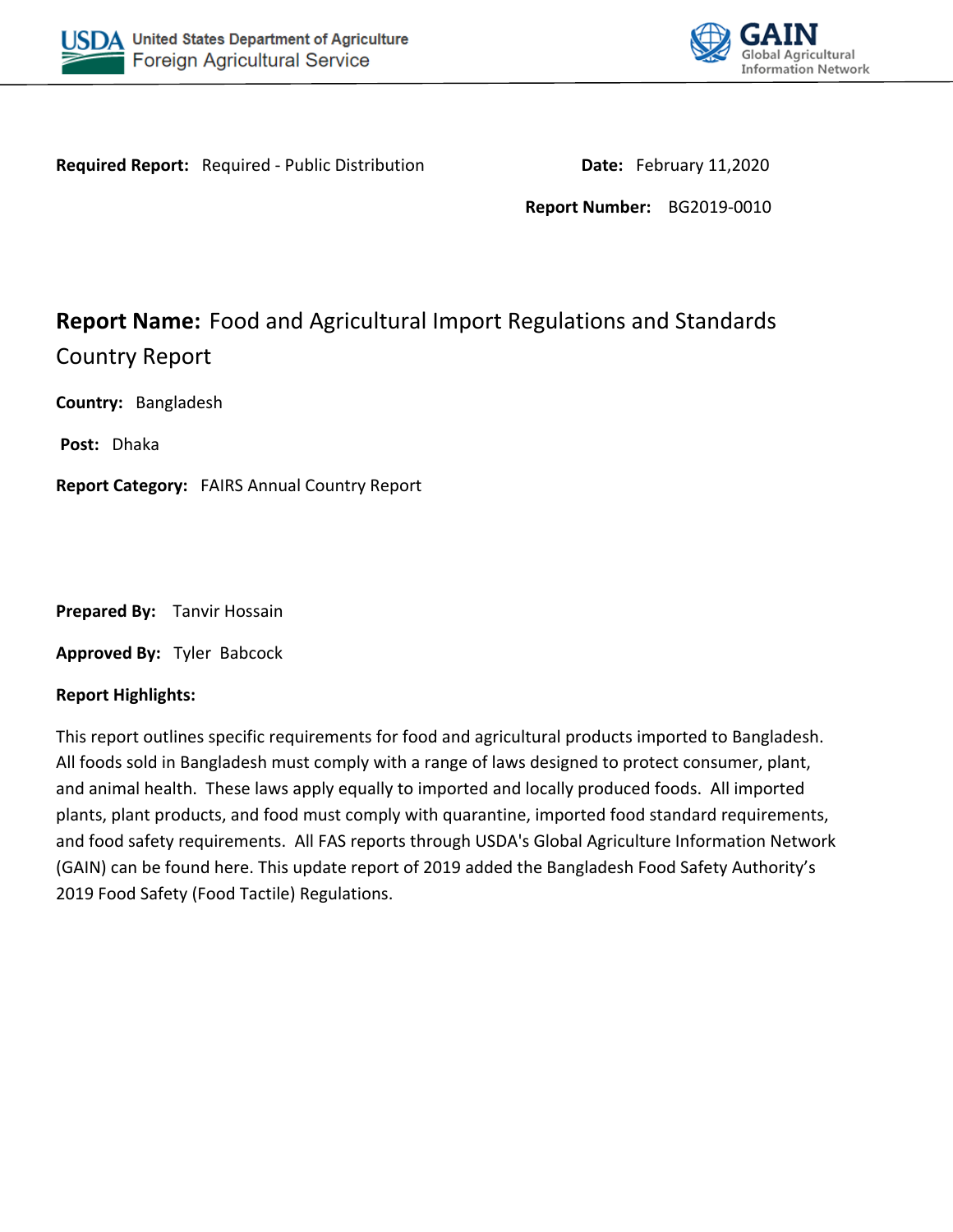#### **Executive Summary**

In 2018, Bangladesh was the 27<sup>th</sup> largest export market for U.S. agricultural products (by value), reaching nearly US\$1.1 billion in calendar year (CY) 2018. Approximately 89 percent of U.S. agricultural exports to Bangladesh are bulk products (e.g., wheat, soybeans, cotton). Intermediate products (e.g., soymeal, distillers grains, feed and fodder) represent approximately 10 percent. Consumer oriented products, as well as agricultural related products (e.g. fish and forest products), are minimal.

The population of Bangladesh is estimated to be 160 million with an annual growth rate of 1 percent. Bangladesh's economy has grown roughly 6% per year since 2005. Nearly half of the Bangladeshi workforce is employed in the agriculture sector, with rice as the single-most-important product. The garment sector, which utilizes U.S. cotton, accounts for more than 80 percent of Bangladesh's total exports. The significant growth of the livestock and fisheries sectors present a major opportunity for U.S. grains and oilseeds. An increasing per capita income, and expanding urban population, will also present opportunities for U.S. consumer-oriented food products.

Despite a rapidly growing population and economy, Bangladesh lacks a well-functioning regulatory system to support a modern food and agricultural system, which has impacted agricultural trade. USDA has been working with Bangladesh to increase its ability to comply with international trade standards and to develop into a productive trading partner for the U.S. and other countries.

Bangladesh's food safety policies and regulations are relatively new. The implementation, monitoring, and enforcement of the food safety regulations continues to be an area of concern for consumers, as well as businesses involved in agricultural trade, production, and processing. In terms of legislation, the Food Safety Act of 2013 is the key over-arching legislation for food safety in Bangladesh. There are over 20 government ministries and departments involved in food, feed, and veterinary drug safety, including the Ministry of Food, Ministry of Agriculture, and the Ministry of Fisheries and Livestock.

Bangladesh has been a World Trade Organization (WTO) member since January 1, 1995 and a member of GATT since December 12, 1972. Bangladesh has undertaken major reforms of the Customs Administration to facilitate trade and reduce its dependency on customs duty. Chattogram (Chittagong) Seaport, the major seaport in Bangladesh, handles 92 percent of the country's total ocean containers. At present, the annual trade growth through Chattogram Seaport is 14 percent.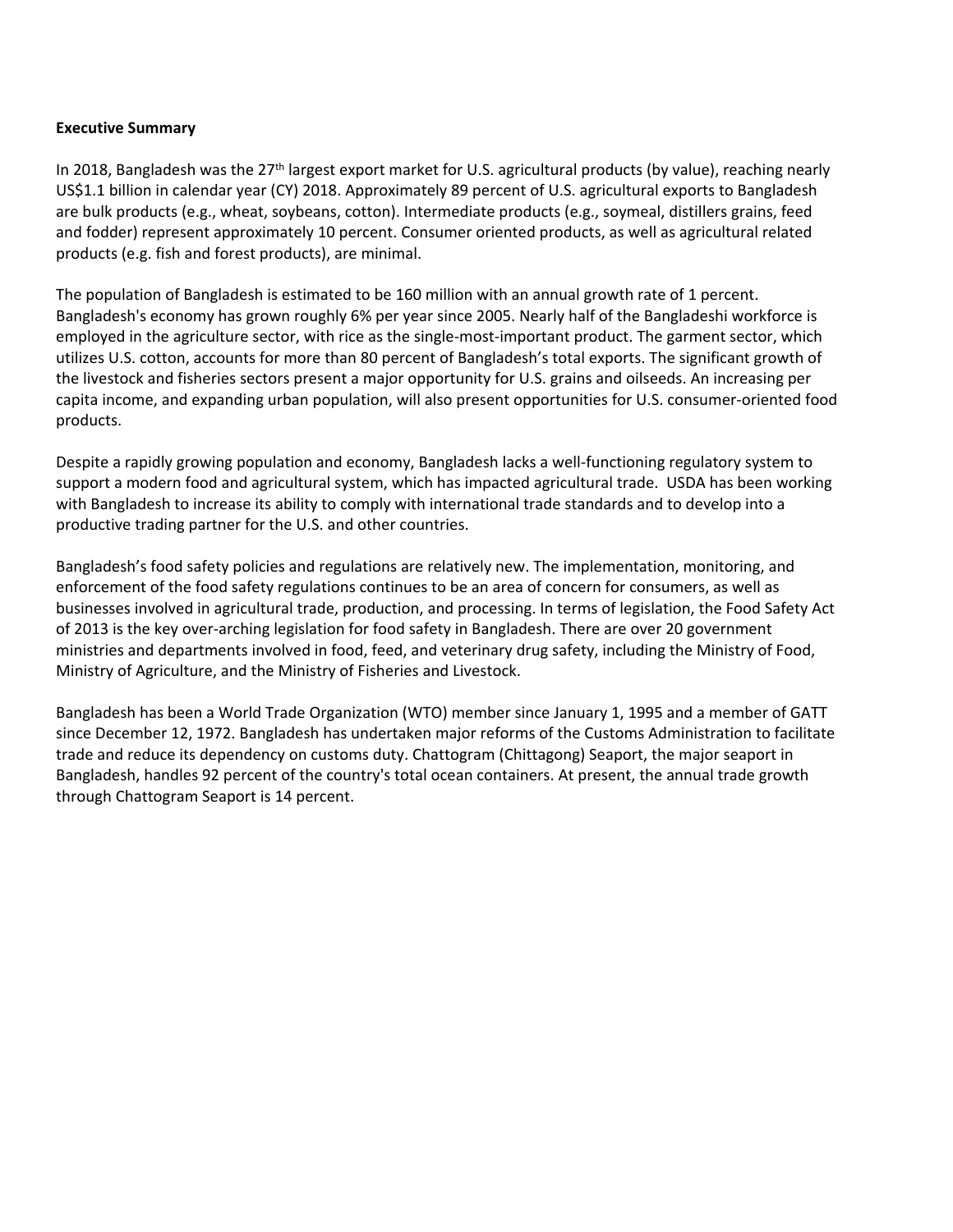**DISCLAIMER: This report has been prepared by the Office of Agricultural Affairs, USDA/Foreign Agricultural Service in Dhaka, Bangladesh for U.S. exporters of domestic food and agricultural products. While every possible care has been taken in the preparation of this report, information provided may not be completely accurate either because policies have changed since its preparation or because clear and consistent information about these policies was unavailable. It is highly recommended that U.S. exporters verify the full set of import requirements with their Bangladeshi partners, who are normally best equipped to research such matters with local authorities,** *before* **any goods are shipped.**

#### **FINAL IMPORT APPROVAL OF ANY PRODUCT IS SUBJECT TO BANGLADESH'S RULES AND REGULATIONS AS INTERPRETED BY BORDER OFFICIALS AT THE TIME OF PRODUCT ENTRY.**

Please contact this office if you have any comments, corrections or suggestions about the material contained in this report. Office of the Agricultural Affairs U.S. Embassy Dhaka, Bangladesh Phone: +88-02-5566-2852 Email: Ag.Dhaka@fas.usda.gov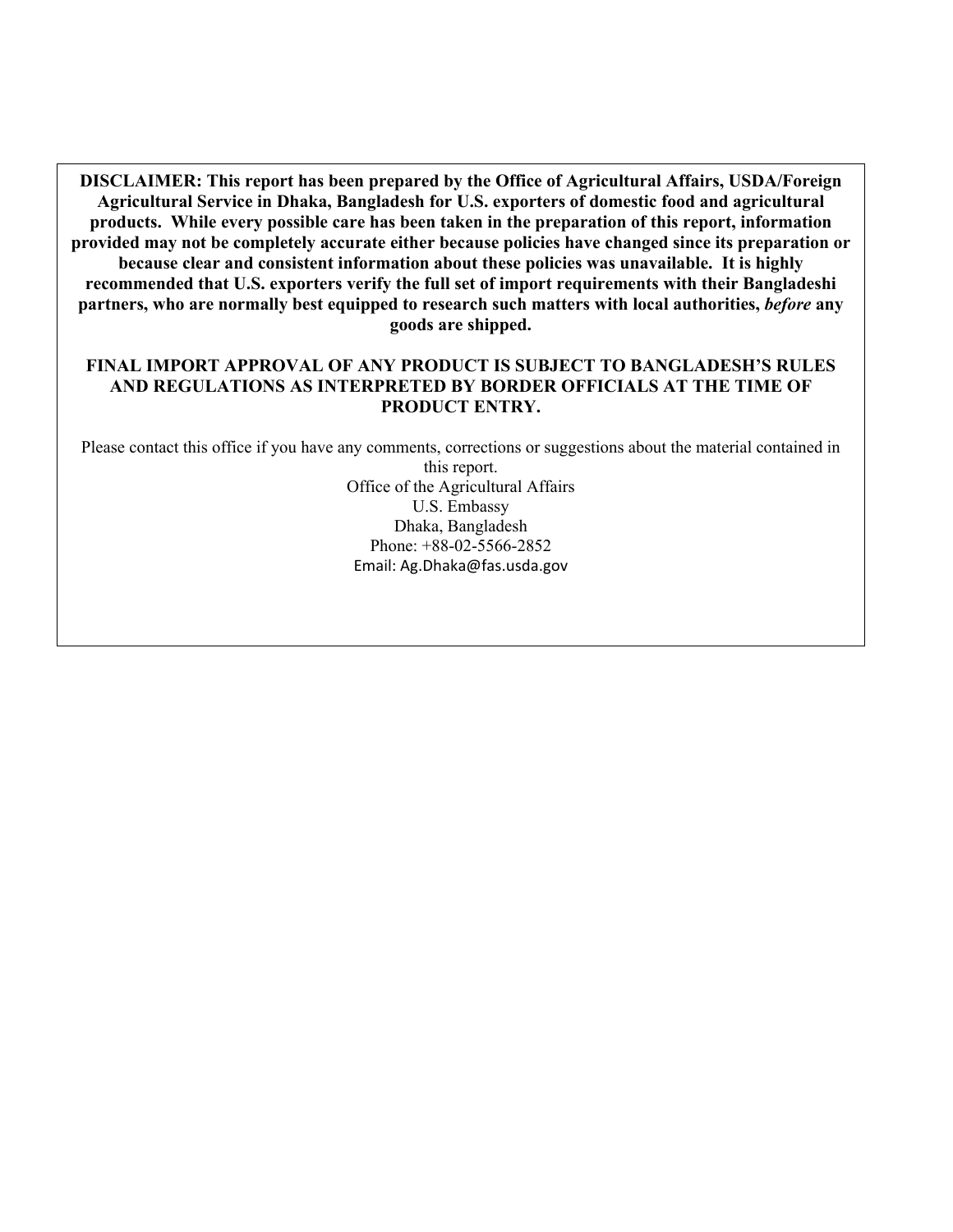#### **Table of Contents**

|       | <b>Contents</b>                                            | Page |
|-------|------------------------------------------------------------|------|
| I.    | General food laws                                          | 1    |
| II.   | Labeling requirements                                      | 3    |
| III.  | Packaging and container requirements                       | 4    |
| IV.   | Food additive regulations                                  | 5    |
| V.    | Pesticide and other contaminants                           | 5    |
| VI.   | Other requirements, regulations, and registration measures | 5    |
| VII.  | Other specific standards                                   | 6    |
| VIII. | Trademark brand names and intellectual property rights     | 8    |
| IX.   | Import procedures                                          | 8    |
|       | Appendix i. Government regulatory key agency contacts      | 12   |
|       | Appendix ii. Other import specialist technical contacts    | 16   |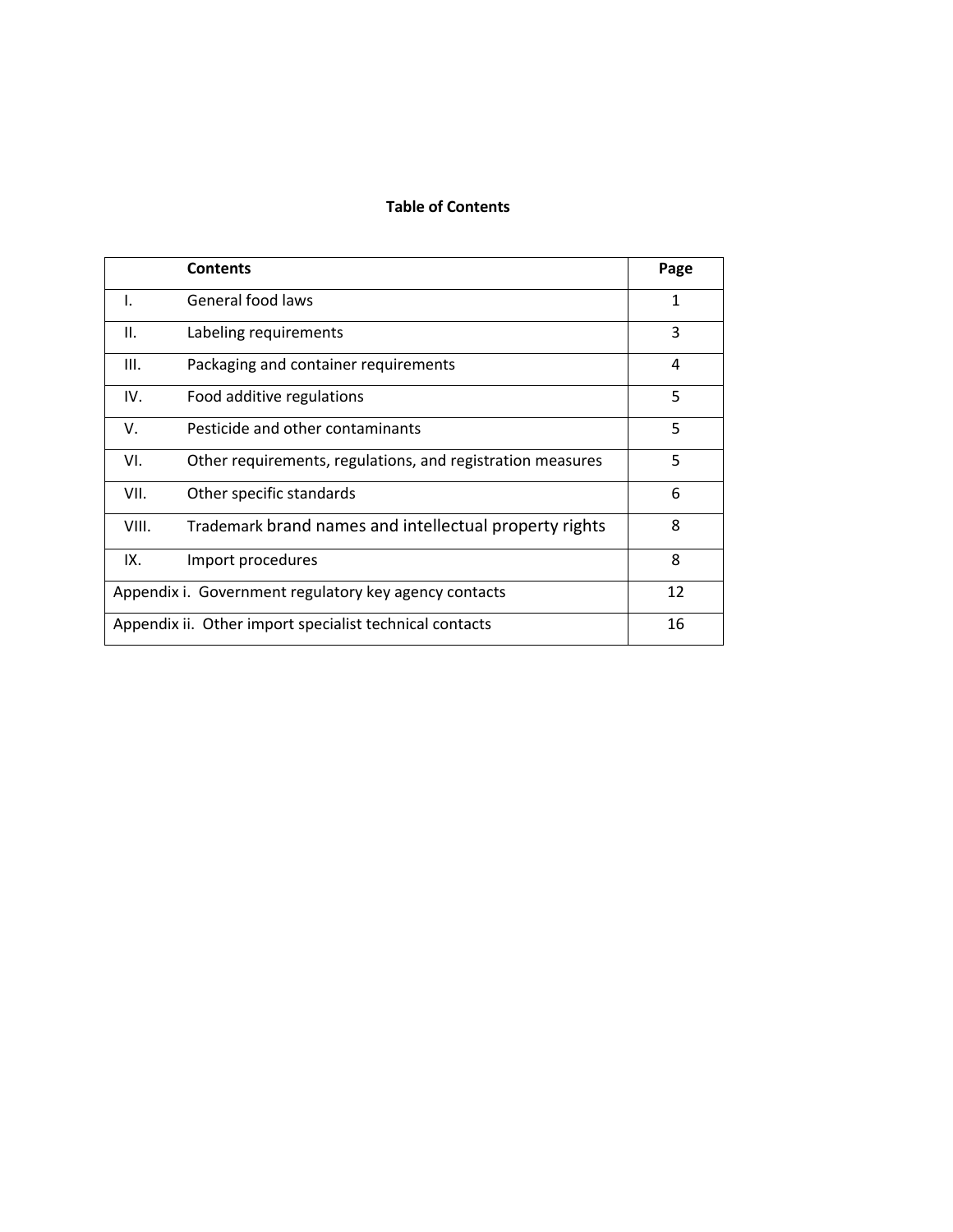



#### **Section I: General Food Laws**

Food security, food safety, and public health are the major challenges for a third world countries like Bangladesh. From the last couple of decades, the country has fought to ensure food security to feed 160 million people through very little diversity in crops and with limited land available for cultivation. With significant economic development, the country achieved great success in ensuring food security through supply of staple foods like rice, vegetables, fruits, and fish to consumers. Within the last ten years, the issue of food safety has been raised as adulterated and low-quality foods spread to markets, raising public health issues to a critical level. Previously, the Ministry of Food was fully engaged in rice and wheat procurement, storing these commodities in government facilities and supplying them to consumers through various feeding programs. Realizing the importance of a secure and safe food supply to consumers, the Ministry of Food established the Bangladesh Food Safety Authority (BFSA) in October 2013.

To improve food safety and protect public health, the Bangladesh National Parliament passed the Food Safety Act, 2013 on October 10, 2013, which came into effect on February 1, 2015. The Food Safety Act establishes basic definitions, goals, and principles for food safety. It also defines procedural rules and coordination mechanisms between different public administrations responsible for food regulation. It sets out general food safety and health protection rules, regulates inspections, detention, and seizure rules of suspect food and classifies breaches.

The Food Safety Act, 2013 gives BFSA regulatory control over food safety and food quality. The statute is designed to protect consumers. To protect human health through the new food law, pertinent regulations are being revised, updated, and drafted. BFSA monitors food products to safeguard public health and welfare. It also oversees the entire production chain, from raw materials to processed products to consumption. BFSA is an independent agency in the Ministry of Food. The three main tasks of the authority are: supervision, risk management, and risk communication. As per the Food Safety Act, "It is to make provisions for the establishment of an efficient and effective authority and for regulating, through coordination, the activities relating to food production, import, processing, stock, supply, marketing and sales, so as to ensure the rights toward access to safe food through appropriate application of scientific process, upon repealing and reenacting the existing laws connected thereto." The BFSA organization is relatively new and is currently in the process of hiring personnel to implement, monitor, and enforce the regulations under its authority.

The food and food safety legal and regulatory regime of Bangladesh is governed by several enactments and government administrations. The legal framework of the Bangladesh's food safety authority? covers food regulations for domestic, imported, and exported.

| Pood and agricultural product related act and rules in Bangiadesh                 |
|-----------------------------------------------------------------------------------|
| Agricultural Produce Market Act, 1964 (revised in 1985) (English)                 |
| Animal Disease Act, 2005 (Act No. 5 of 2005) (Bengali)                            |
| Animal Disease Rules, 2008 (Bengali)                                              |
| Animal Feed Rules, 2013 (Bengali)                                                 |
| Animal Slaughter and Meat Quality Control Act, 2011 (Act No. 6 of 2011) (Bengali) |
| Animals Slaughter (Restriction) and Meat Control (Amendment) Ordinance, 1983      |
| Bangladesh Animal and Animal Product Quarantine Act, 2005 (Bengali)               |
| Bangladesh Hotel and Restaurant Act, 2014 (Act No. 15 of 2014) (Bengali)          |
|                                                                                   |

**Food and agricultural product related act and rules in Bangladesh**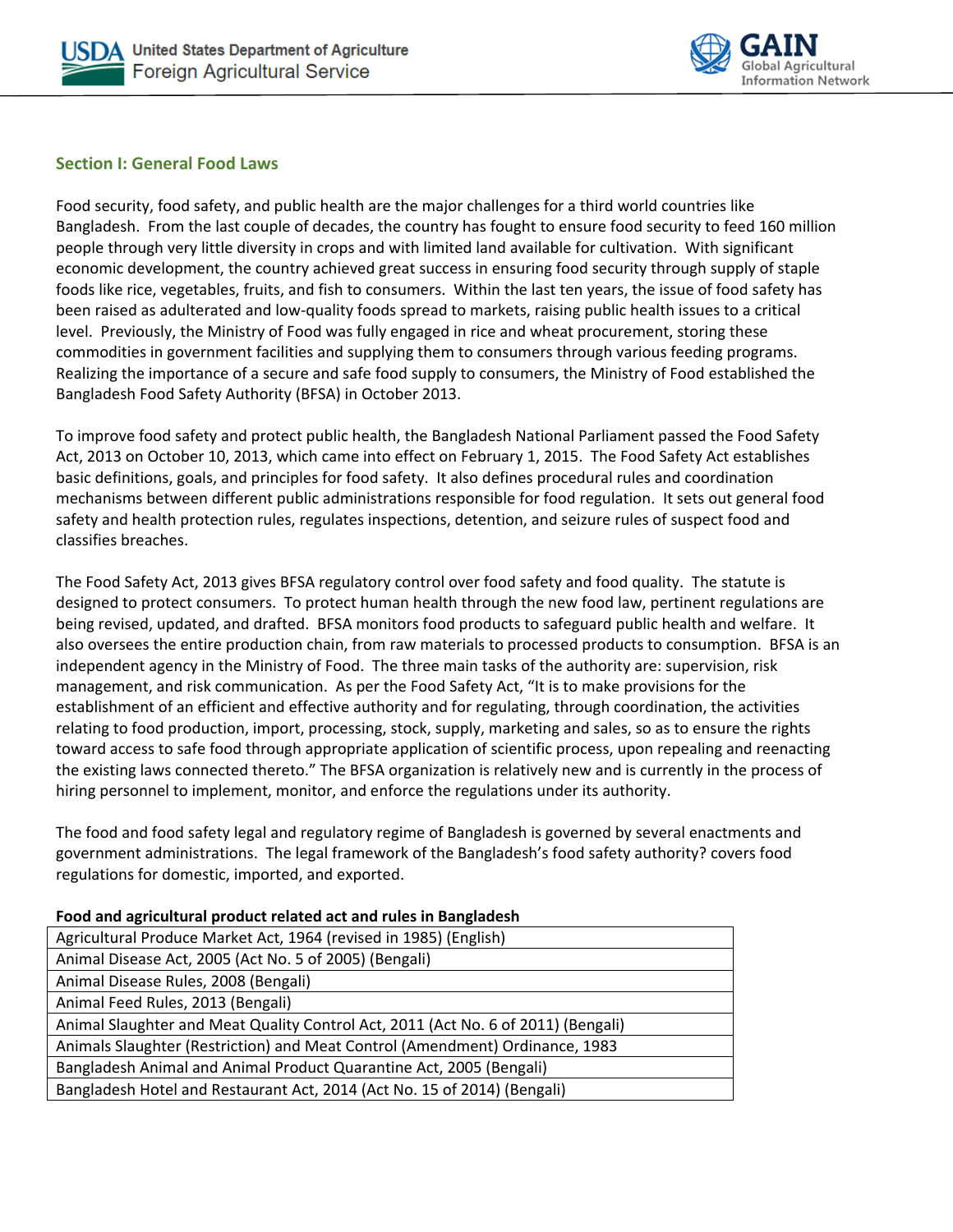| Bangladesh Pure Food Ordinance (amendment) Act, 2005 (Partly Repealed) (Partly English)   |
|-------------------------------------------------------------------------------------------|
| Bangladesh Standard and Testing Institution (Amendment) Act, 2003 (English)               |
| Bangladesh Standards and Testing Institution Ordinance, 1985 (English) (Repealed)         |
| Bangladesh Standards of Weights and Measures (Packing and Commodities) Rules, 2007        |
| (Bengali)                                                                                 |
| Biosafety Rules, 2012 (Bengali)                                                           |
| Breast-Milk Substitutes (Regulation of Marketing) Ordinance, 1984 (English)               |
| Breast-Milk Substitutes, Baby Foods, Commercially Manufactured Supplementary Baby Foods   |
| and Its Equipment (Regulation of Marketing) Act, 2013 (Act No. 35, 2013) (Bengali)        |
| Essential Commodity Act 1957, 58, 64; (English)                                           |
| Fish and Fish Products (Inspection and Control) Ordinance, 1983 (Part 1 and Part 2)       |
| Fish Feed and Animal Feed Act, 2010 (Act No. 2 of 2010) (English)                         |
| Fish Feed Rules, 2011 (English)                                                           |
| Fish Products (Inspection and Quality Control) Rules, 1997 (English)                      |
| Fish Protection and Conservation Act, 1950 (latest amendment in 1995) (English)           |
| Food (Contaminants, Toxins and Harmful Residues) Regulations, 2017 (Bengali)              |
| Food Grain Supply (Prevention of Prejudicial Activity) Ordinance, 1956 (English)          |
| Food Safety (Food Hygiene) Regulations, 2018 (Bengali)                                    |
| Food Safety (Food Tactile) Regulations, 2019 (Bengali)                                    |
| Food Safety (Food Processing and Administration System) Rules, 2014 (Bengali)             |
| Food Safety Act, 2013 (Act No. 43 of 2013) (English and Bangla)                           |
| Food Sample Collection, Testing and Analysis Regulations, 2017 (Bengali)                  |
| Formalin Control Act, 2015 (Act No. 5 of 2015) (Bengali)                                  |
| Import Policy Order, 2015-18 (English, Bengali)                                           |
| Iodine Deficiency Disorders Prevention Act, 1989                                          |
| Marine Fisheries Ordinance 1983 and Rules, 1983                                           |
| Mobile Court Ain, 2009 [Mobile Court Act, 2009] (Act No. of 2009) (Bengali)               |
| Nuclear Safety and Radiation Control Rules 1997, SRO No. 205 (English)                    |
| Packaged Food Labeling Regulations, 2017 (Bengali) [author's translation]                 |
| Pant Quarantine Act, 2011 (Act No. 5 of 2011) (Bengali and English)                       |
| Pesticide Act, 2018 (Bengali)                                                             |
| Pesticide Ordinance, 2007 (Bengali)                                                       |
| Pesticide Rules, 1985 (Amendment) and 2010 (Bengali)                                      |
| Plant Quarantine Rules, 2018 (Bengali, partially English)                                 |
| Special Powers Act, 1974: Substitute Act, 2013 (English)                                  |
| Standards of Weights and Measures Ordinance, 1982 (Ordinance No. XII of 1982) (English)   |
| Stanio Sarkar (City Corporation) Ain, 2009 [Local Government (City Corporation) Act 2009] |
| [author's translation]                                                                    |
| Stanio Sarkar (Paurashava) Ain, 2009 [Local Government (Paurashava) Act, 2009] (Bengali)  |
| The Food (Special Courts) Act, 1956 (English)                                             |
| Use of Food Additives Regulations, 2017 (Bengali)                                         |
| Vitamin A Fortification in Edible Oil Act, 2013 (Act No. 65 of 2013)                      |
| Vokta Odhikar Songrokkhon Ain, 2009 (Act No. 26 of 2009) (Bengali) [Consumer Rights       |
| Protection Act 2009] (Act No. 26 of 2009) (English)                                       |
|                                                                                           |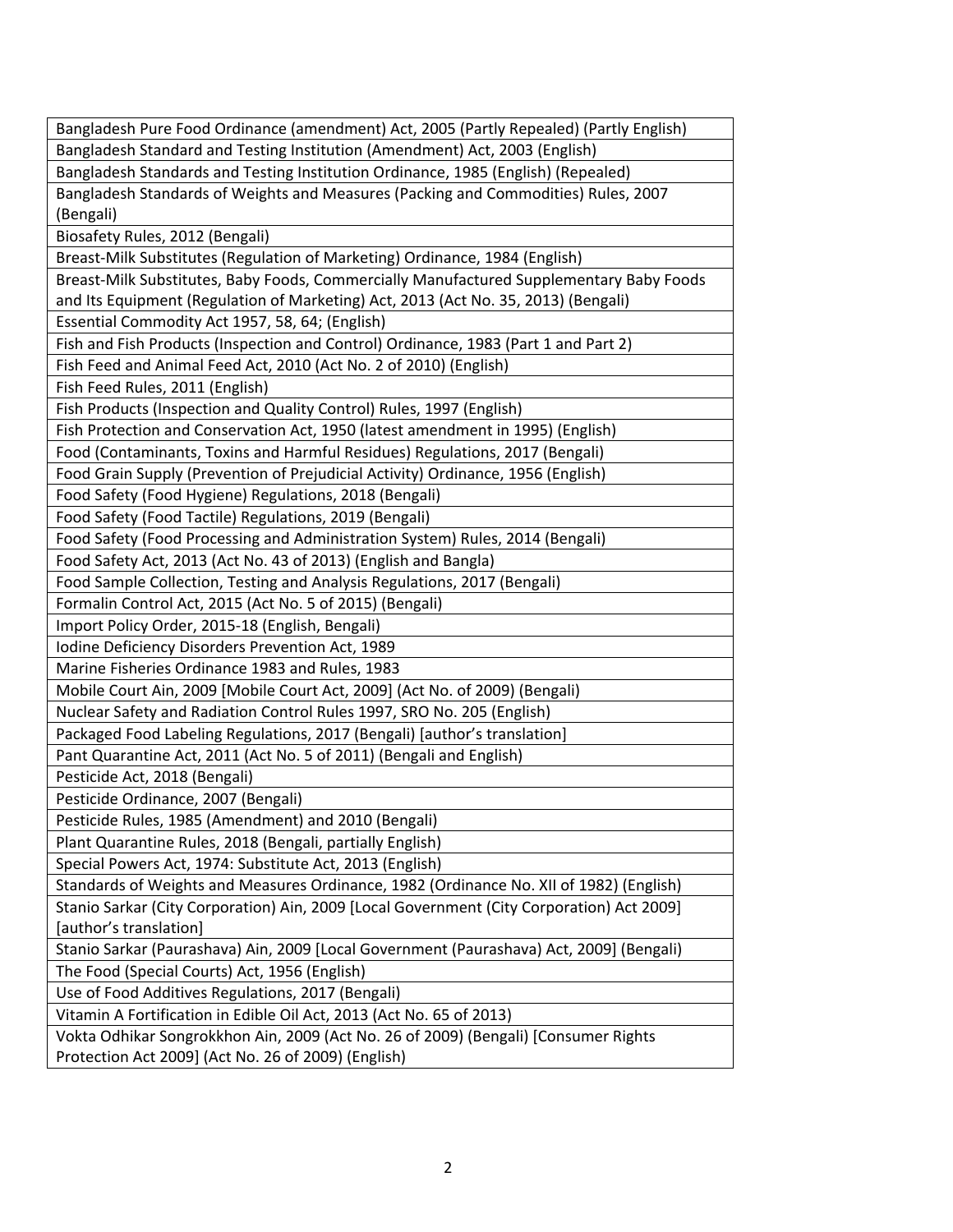There are several laws and orders in Bangladesh pertaining to the safety and standards of imported food, including the Food Safety Act, 2013; Food Safety (Contaminants, Toxins and Harmful Residues) Regulations, 2017; Packaged Food Labeling Regulations, 2017; Bangladesh Standard and Testing Institution Amendment Act, 2003; Import Policy Order, 2015-18; Plant Quarantine Rules, 2018; and Bangladesh Animal and Animal Product Quarantine Act, 2005.

The Ministry of Agriculture and the Ministry of Fisheries and Livestock are involved in plant and animal health risk management, mainly through animal and plant health protection via sanitary and phytosanitary quarantine laws. Some of the phytosanitary rules have had negative impacts on imported bulk agricultural commodities when appended clauses to the rules did not conform with internationally accepted standards. The Plant Quarantine Rules, 2018 is an amendment of rules set in place in 1989 and 1966. Therefore, some clauses are not updated and follow old methodologies or scientific practices, which adds time and cost to importers. Bangladesh, although an active member of the World Trade Organization (WTO), currently does not fulfil its WTO responsibility to notify the international trading community of changes to existing regulations or the development of new regulations that impact trade.

Enforcement of food safety laws and regulations in the country are very weak due to several drawbacks in the legal and regulatory system. A high number of acts, laws, and regulations of various categories of food products create redundancy and complexity in application and enforcement. Overlapping of regulatory bodies and lack of coordination among ministries covering various categories of food and agricultural products creates a haphazard and confusing maze, diminishing the goal of food safety. The food quality and standardization control system in Bangladesh involves multiple ministries and agencies. Over 20 ministries are involved in food safety and quality control, while ten ministries are directly involved in food inspection and enforcement. Despite having various shortfalls in the food safety framework, the act and regulations that cover imported products, especially bulk imports, are strictly enforced and sometimes excessively.

# **Section II: Labeling Requirements**

# **A. General Requirements**

The current labeling regulation for food products in Bangladesh is mandated by the Packaged Food Labeling Regulations, 2017 issued by BFSA and The Bangladesh Standards of Weights and Measures (Packaged commodities) Rules, 2007 regulated by BSTI.

The Packaged Food Labeling Regulations, 2017 establishes technical standards for labeling of domestic and imported packaged food products, raw materials such as additives, flavoring and coloring substance, allergenic food, baby food, genetically engineered food, and milk products for human consumption.

The Packaged Food Labeling Regulations, 2017 state that, "For imported products to sell in the local market a label or sub-label in Bengali should be added." While BFSA is not currently enforcing this requirement, USDA encourages all U.S. exporters to comply with official Bangladeshi regulations and laws.

BSTI will grant approval to the imported product as part of customs clearance. During that process, BSTI checks the standardization of imported product approved in Import Policy Order, 2015-18; Food Safety Act, 2013; and Bangladesh Standard Catalog, 2018.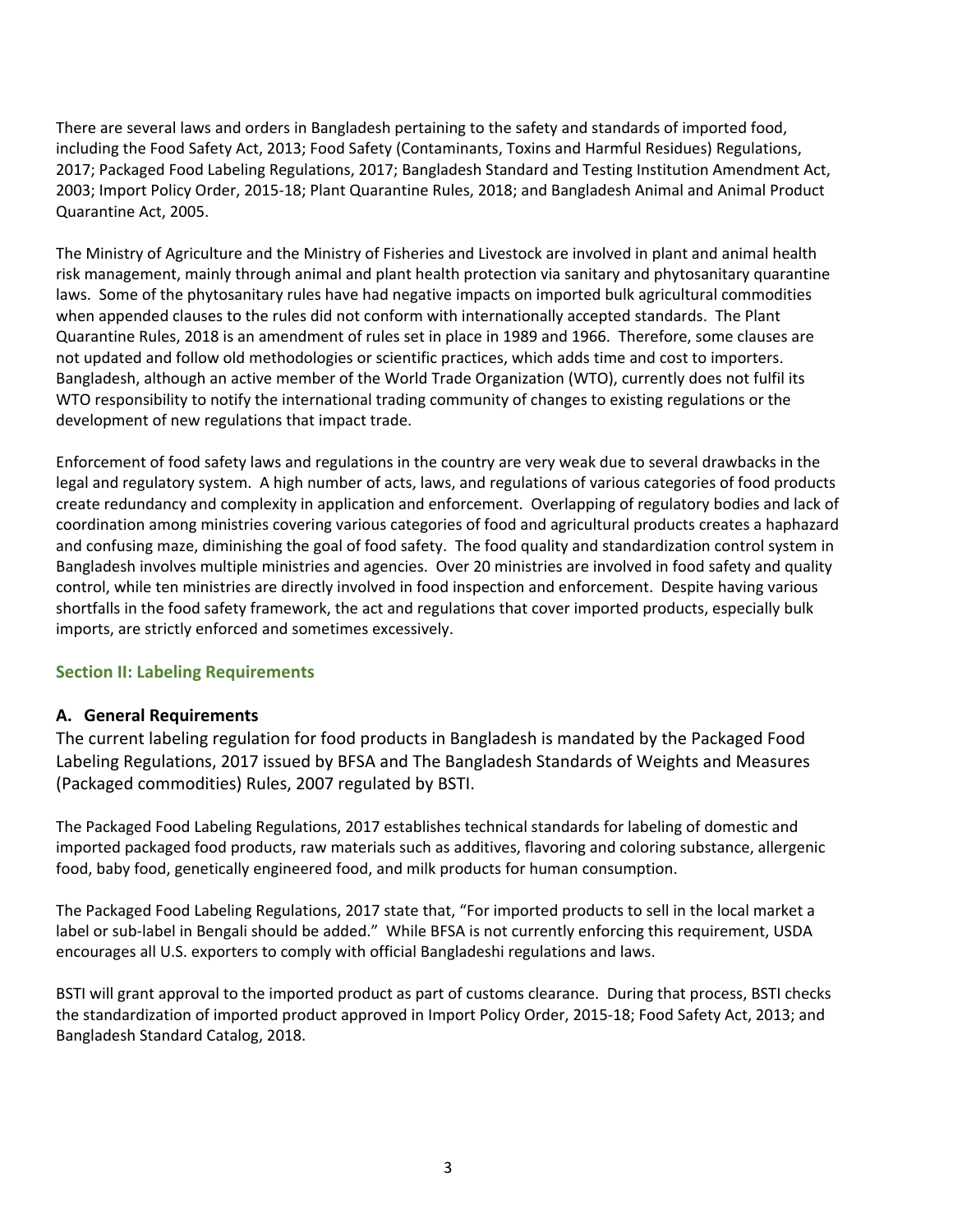There are no special shelf-life requirements for imported products. The country of origin certificate is compulsory for imported food and agricultural products. There are no specific rules for granting an exception to the regulation.

There is no special labeling requirement for sample products or institutional packaged product supplied for the food service sector.

Information should be printed on the package label as stated in the Packaged Food Labeling Regulations, 2017:

- 1. Name of the producer, supplier
- 2. Type of food (natural and processed)
- 3. Batch, code or lot number
- 4. Net weight, size or number and total weight
- 5. Date of manufacture
- 6. Date of packing
- 7. Date of expiry
- 8. Use best before on date
- 9. Nutritional information
- 10. Food additive info
- 11. Instruction of use

# **B. Requirements of other specific labeling**

As per the Packaged Food Labeling Regulations, 2017, nutritional labeling is mandatory. The standard U.S. nutritional fact panel is acceptable. The nutritional components that must be in the label are energy value, fat, saturates, glucose, sugar, protein, and salt. The other optional nutritional components that can be added are monounsaturates, polyunsaturates, transfat, cholesterol, polyol, fiber, related vitamins and minerals. The 2017 labeling regulation does not include any clause related to implied claims. The government does not have any provision of health claims. The law includes mandatory labeling of GE with the statement "GMO food". The labeling of country of origin is mandatory and details of name and contacts of the producers, importers, repacker, and re-bottler, distributors, and agents are to be printed on the label.

# **Section III: Packaging and Container Requirements**

The Bangladesh Standards of Weights and Measures (Packing and Commodities) Rules, 2007 (Bengali) and Packaged Food Labeling Regulations, 2017 (Bengali) are the two main regulatory tools for packaging of food and non-food products. Neither of these rules have incorporated any conditions on the types of materials that can be used for packaging. Both rules extensively cover labeling conditions of packaging.

There are different national policies and laws in Bangladesh directed toward various types of waste management. These laws include the Factory Act, 1965; the Environmental Control Ordinance (ECA), 1977; the ECA, 2002, and Dhaka Municipal Ordinance, 1983. There is no specific waste disposal law or product recycling regulations which can regulate imported product packaging and recycling. Rules, restrictions, or limitations on the use of any packaging materials are not found in any of the ordinances.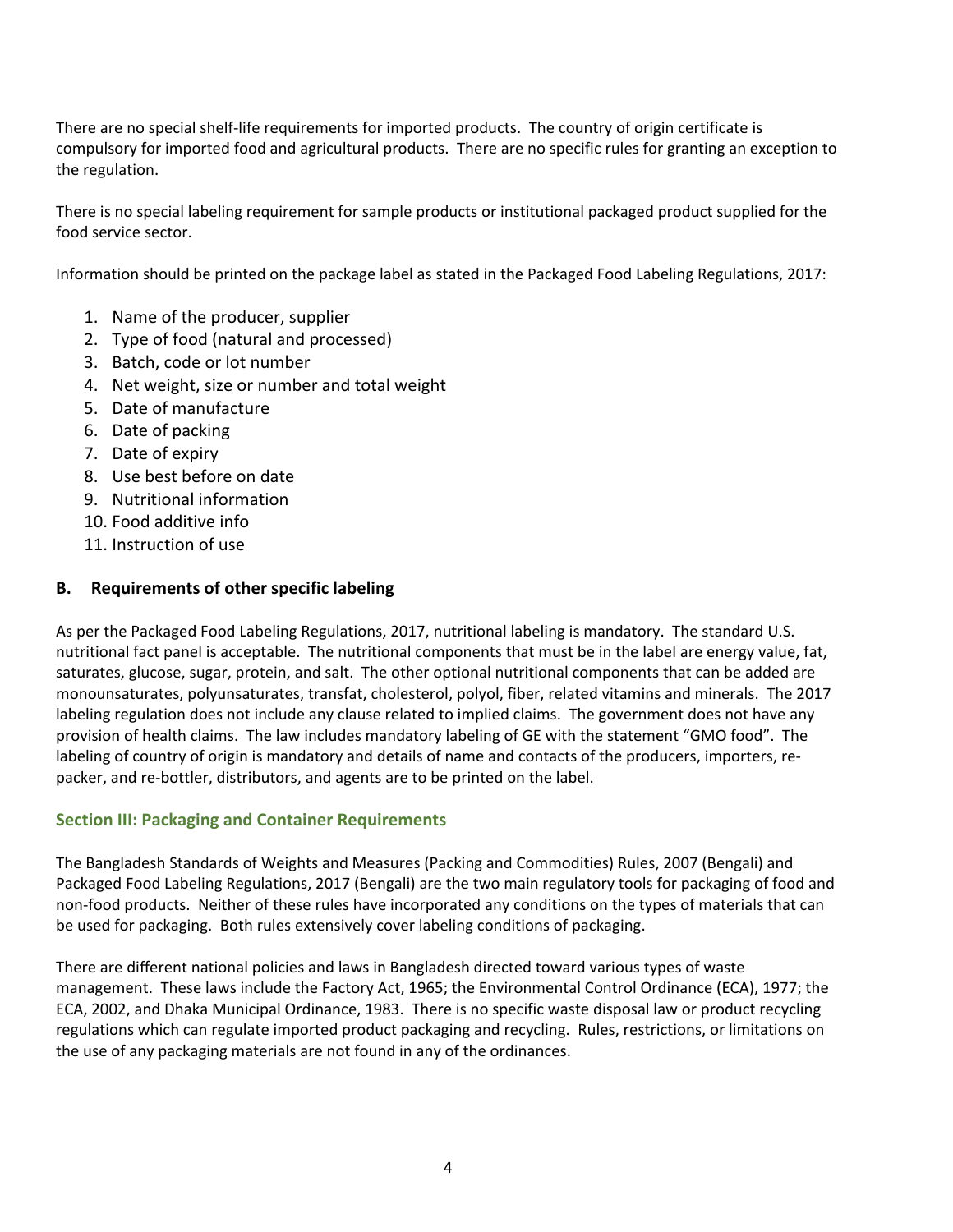# **Section IV: Food Additive Regulations**

The Use of Food Additives Regulation, 2017, is overseen by two agencies (i.e., BFSA, Ministry of Food and Bangladesh Standard and Testing Institute (BSTI), Ministry of Industry).

The regulations include a list of the positive additives that are permitted for use in food. The authorized use of additives are listed in English according to the category of additives such as color, preservatives, flavor enhancer, antioxidant, stabilizer, non-nutritive agent, sweetener, acid or acidity regulator, antifoaming agent, foaming agent, firming agent, thickener, anti-caking agent, sequestrant, gelling agent, emulsifier, bulking agent, flour treatment agent, glazing agent, humectant, raising agent, and propellant. The level or amount of additive to be used in food produced locally is approved by BSTI and they follow the Standards Catalogue, 2018 of BSTI, CODEX standard, and ISO standards. If new additives that are used are not available in the Bangladesh Standards (Bangladesh Standards and Testing Institution Ordinance, 1985, Section 2(1)(b)) or any other rules, then the permissible level should be followed based on Codex Alimentarius standards for Food Additive 1992-1995 or other intentionally approved standards.

#### **Section V: Pesticide and Other Contaminants**

National standards of Maximum Residue Limits (MRLs) for pesticides are listed in the BFSA issued Food Safety (Contaminants, Toxins and Harmful Residues) Regulations, 2017. The long list of admitted insecticides, fungicides and herbicides can be found in the regulation, which follows the Codex Alimentarius standards. The MRL level of positive pesticides are also listed in the regulations.

Pesticide registration, licensing, production, use, and quality control are regulated by the Plant Protection Wing, Department of Agricultural Extension, Ministry of Agriculture. The Ministry of Agriculture follows the Pesticide Act, 2018; the Pesticide Rules, 1985 (Amendment) 2010, and the Pesticide Ordinance, 2007 to regulate their mandates. The pesticide must be registered under the administration of the Plant Protection Wing. One should submit two separate applications for registration and licensing to the Plant Protection Wing. Usually, it takes two years to get approval for marketing. U.S. exporters can get an approved pesticides list from the Bangladesh Crop Protection Association and allowable MRLs can be obtained in the Food Safety (Contaminants, Toxins and Harmful Residues) Regulations, 2017.

#### **Section VI: Other Requirements, Regulations, and Registration Measures**

An inspection and certification process prior to shipment is required for various products. Per the Import Policy Order, 2015-18, inspection and disease-free certification is necessary in most cases when importing live animal and animal products. An example of necessary documents for importing cotton, Dried Distillers Grains with Solubles (DDGS), and tree nuts can be seen on Table 3, under Appendix II.

Pre-shipment testing and certification are necessary for all processed food and agricultural products. In general, radioactivity (CS 137) testing and certification are required for food and agricultural products. Sampling, testing and certification at port of arrival are also obligatory for processed food and agricultural products outlined in the Bangladesh Standard and Testing Institute policy orders.

Several regulatory agencies oversee food standards, food quality, and sanitation for food safety in the retail, wholesale, and processing industries. The anti-adulteration and safety audits are conducted by the Ministry of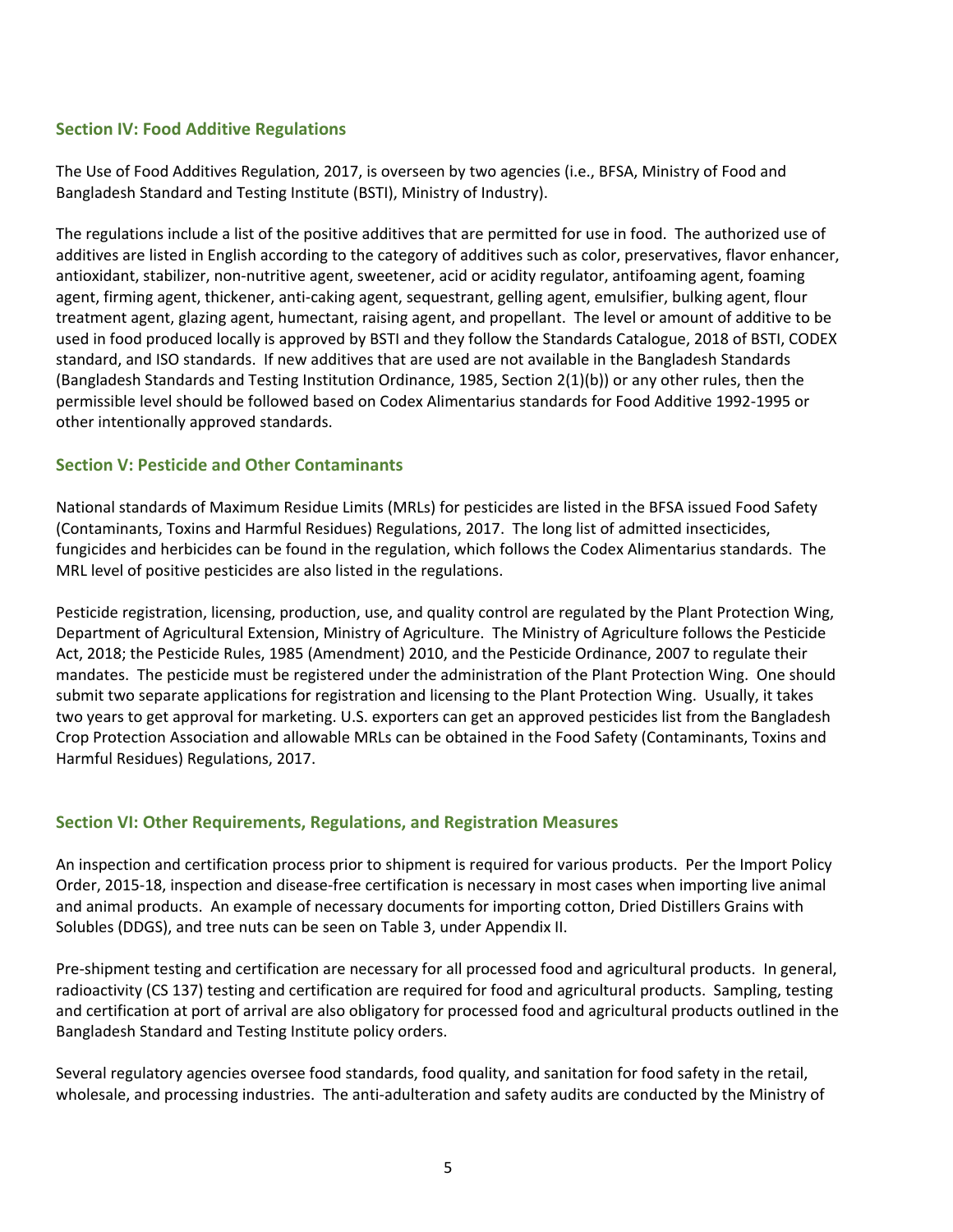Commerce, Ministry of Industries, Ministry of Local Government, Rural Development and Co-operatives, and Ministry of Health and Family Welfare. The Officer of Dhaka City Corporation (North and South), Chief Health Officer of Dhaka District Commissioner, and Bangladesh Standard and Testing Institute visit, with prior notice, markets and industries with the 'Mobile Court,' a special type of court including executive magistrates and team of Rapid Action Battalion (Unit of Bangladesh Police,) to adjudicate laws for the purpose of ensuring justice. The laws that cover market inspection are the Mobile Court Act, 2009; Consumer Rights Protection Act, 2009; and Safe Food Act, 2013. For imported products, the mobile court checks the labels for importers contact information, expiration date, mislabeled or fake product, and to ensure that imported products are included in the BSTI approved product list.

Importers do not have to register imported products, nor is facility registration required.

# **Section VII: Other Specific Standards**

#### **Weight and Measures**

Bangladesh Standards of Weights and Measures (Packing and Commodities) Rules, 2007 include rules for packaged product selling in the retail market, wholesale market, import and export. In the case of imported product, name and contacts of importers must be labeled on the packet. Standard units of the product must be mentioned, and if the unit is not standard, the importer will convert that to a standard unit and add an extra sticker on the packet. The manufacturing date must be printed on the packet. All the additional information, including retail price, must be added with a sticker on the packet. There are no different rules for imported processed food, indicating that the exporting country will follow their packaging weight and measure rules for production and export to Bangladesh.

# **Food Safety (Food Hygiene) Regulations 2018**

The Food Safety (Food Hygiene) Regulations, 2018 regulates and guides various sanitation and hygiene issues like cleanliness of food processing establishment, health guidance for health workers, rules of cleaning drainage system, equipment used for food processing, and storage. The regulation helps BFSA to raise awareness about waste management at home and processing industry, water supply to the food processing industry, food and food material transportation, use of food wrapping and packing, controlling temperature in food preservation, and conditions applicable for selling street food.

# **Novel Foods (Genetically Modified Organisms (GMOs))**

Genetically Modified Organisms (i.e. "GMO", genetically engineered [GE] products) are to follow Bangladesh Biosafety Rules, 2012. The resolution that entered into force on August 29, 2012, states that a person or agency cannot produce, export, import, sale or purchase and use GE products for any commercial purpose without the permission of the Ministry of Environment, Forest and Climate Change. At present, the Biosafety Rules, 2012 is followed for imports of GE plant sample materials for government approved crop research project purposes. The Packaged Food Labeling Regulations, 2017 also states that labeling "Genetically Modified Food" must be added on the packaging of GE foods. Bangladesh importers usually do not import products with GMO labelling because most do not know the clearance procedure of GMO-labeled processed food products. The importers also fear that the product may not be cleared by customs as the approval process of processed food prepared with GMO ingredients is not functional in Bangladesh.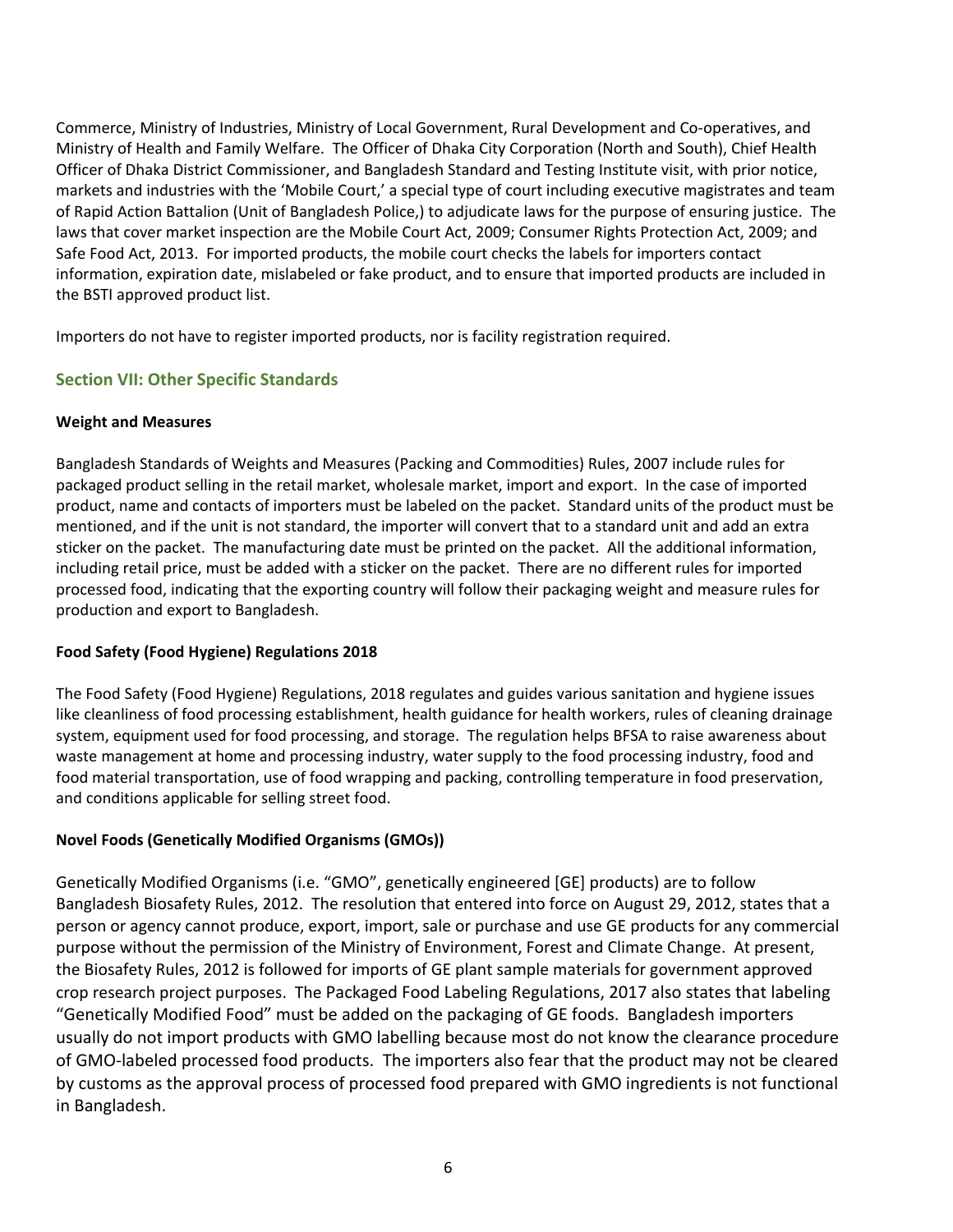#### **Wine, Beer and Other Alcoholic Beverages**

Importing requirements for wine, beer and other alcoholic beverages are included in the Import Policy Order, 2015-18 which is overseen by the Director General of the Narcotics Control Department, Ministry of Home Affairs. As per the Import Policy Order, 2015-18, beer and wine of all categories (H.S. Heading No. 22.03 to 22.06 and all H.S. Codes classifiable under this heading) should be imported only by international hotels. In special cases, such goods can be imported with approval from the Ministry of Commerce with prior permission from the Chief Controller, subject to specified condition. However, in all cases, to import beer and alcoholic drinks, the importer should first obtain a license or permission from the Director General of the Narcotics Control Department.

#### **Animal Quarantine**

Bangladesh's Animal and Animal Product Quarantine Act, 2005 and Import Policy Order, 2015-18 covers animal quarantine issues under the Department of Livestock Services (DLS), Ministry of Fisheries and Livestock. The conditions for importing live animal, meat, day old chicks, live poultry, and eggs are included in the Import Policy Order, 2015-18. Importers must obtain Import Permit (IP) from the Department of Livestock Services (DLS) by submitting a proforma invoice and registration of the DLS. For importing meat, it is compulsory to have production and date of expiration and storing methods information on the package of imported meat. Day old chicks are importable under three conditions, a) a certificate issued by the competent authority of the exporting country, to the effect that the imported chicks are free from contagious diseases; (b) a certificate issued by the World Organization of Animal Health to the effect that the exporting country is free from Avian Influenza; and (c) at the time the Letter of Credit (L/C) is opened, the importer must submit the certificate from the director or an authorized officer of the Livestock Directorate that the importer has either a hatchery or breeding farm.

Eggs of poultry and birds (HS Code No. 0407.00 under HS Heading No. 04.07) are imported with prior permission from the Ministry of Fisheries and Livestock subject to the following conditions: (a) eggs are imported in limited quantity from a country free from Avian Influenza; and (b) for every consignment of imported eggs, there must be a certificate to the effect that the goods are free from Avian Influenza virus and harmful bacteria; this should be issued by the Ministry of Agriculture competent authority of the exporting country.

Deep frozen semen and embryos (H.S. Code No. 0511.10 classifiable under H.S. Heading 05.11), except of Friesian; Friesian Cross; Sahiwal; Sahiwal Cross, Friesian-Sahiwal Cross, Australian-Friesian Sahiwal (A.F.S.), A.F.S. Cross, Brahman, Murrah, Nili-Ravi, and Mediterranean varieties are imported. For the import of semen, a certificate shall be obtained from the competent authority of the exporting country regarding the variety of semen to the effect that it is free from any contagious and venereal diseases, and the exporting country is also free from Bovine Spongiform Encephalopathy (BSE).

#### **Halal Foods**

Bangladesh authorities stipulate that all meat products must be halal, and the live animal was slaughtered with proper Islamic custom as defined by the Bangladesh government. The halal requirements for food products include that the product is free of pork products and free from alcohol. This is also applicable to non-meat products.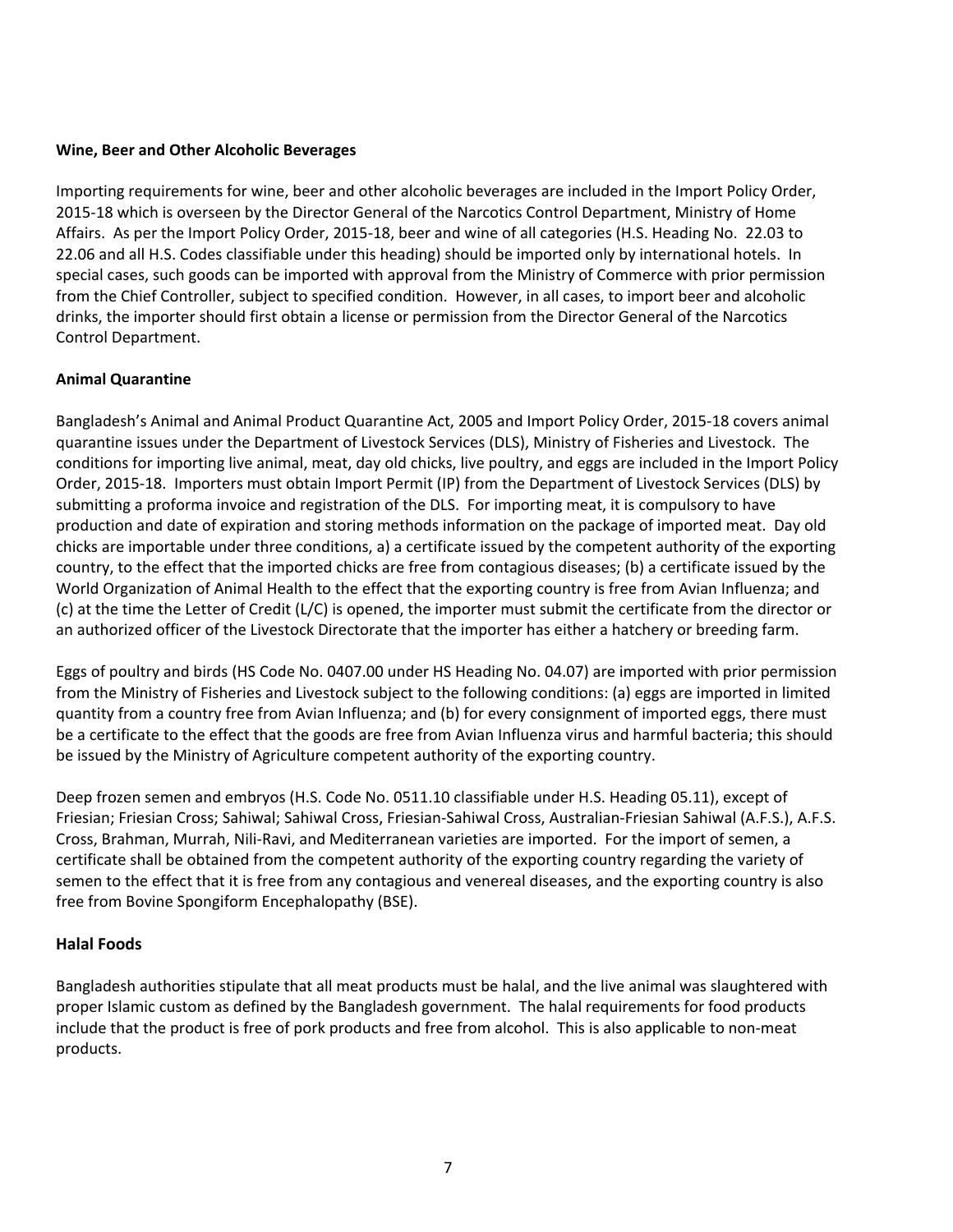# **Section VIII: Trademarks, Brand Names and Intellectual Property Rights**

Bangladesh is a signatory of the Paris Convention for the Protection of Industrial Property; and the Agreement on Trade-Related Aspects of Intellectual Property Rights. The Department of Patents, Designs and Trademarks (DPDT), Ministry of Commerce is the regulatory body that applies intellectual property laws and regulations in Bangladesh. The laws and regulations of Intellectual Property Rights (IPRs) covers, Patents and Designs Act, 1911 (Act No. II of 1911), Patents and Designs Act (Amended), 2003 to regulate inventions by patents, distinctive shapes by designs; Copyright Act, 2000; Trademarks Act, 2009 (Act No. XIX of 2009) and Trademark (Amended) Act, 2015, and Trademark Rules, 2015 to protect business names and trademark logos and Geographical Indication of Goods (Registration and Protection) Act, 2013 to protect different goods renowned for their mass production and extraordinary qualities.

#### **Section IX: Import Procedures**

**Table 1.** Bangladesh: Agencies involved in the customs clearing process for importing product through Chittagong Seaport, Bangladesh.

| <b>Agencies</b>                              | <b>Activities</b>                                 |
|----------------------------------------------|---------------------------------------------------|
| <b>Chittagong Port Authority</b>             | Manages and operates the port in which the        |
|                                              | shipment is off-loaded and stored                 |
| Clearing and Forwarding Agent                | Supports importers through collecting all the     |
|                                              | necessary documents, does all necessary customs   |
|                                              | clearances and releases products from port and    |
|                                              | transports to private container depot             |
| Chittagong Customs House, Bangladesh Customs | Receives import tariff payments, verifies all     |
|                                              | certificates, inspects product, and gives release |
|                                              | orders                                            |
| Bangladesh Atomic Energy Commission,         | Tests radiation level and gives release order if  |
| Chittagong Office                            | cleared                                           |
| Bangladesh Standard and Testing Institute,   | Checks the standards of processed food and gives  |
| Chittagong Office                            | release order if no objections found.             |
| Plant Quarantine Office, Department of       | Checks the presence of insect, pest and disease   |
| <b>Agricultural Extension</b>                | of agricultural products, checks the exporter's   |
|                                              | phyto-certificate (when needed) and gives         |
|                                              | release order.                                    |
| <b>Commercial Bank</b>                       | Provides services to open and settle Letter of    |
|                                              | Credit, and endorse all the documents submitted   |
|                                              | to the customs for clearance and the paying       |
|                                              | import tariff                                     |

English is widely used in every trade office. Most of the documents are prepared in English and provided by local government offices, banks, and customs offices. Therefore, it is not necessary to translate documents into Bengali but it could be helpful. In general, imported processed food product requires 3-4 weeks to clear customs and release the container from port.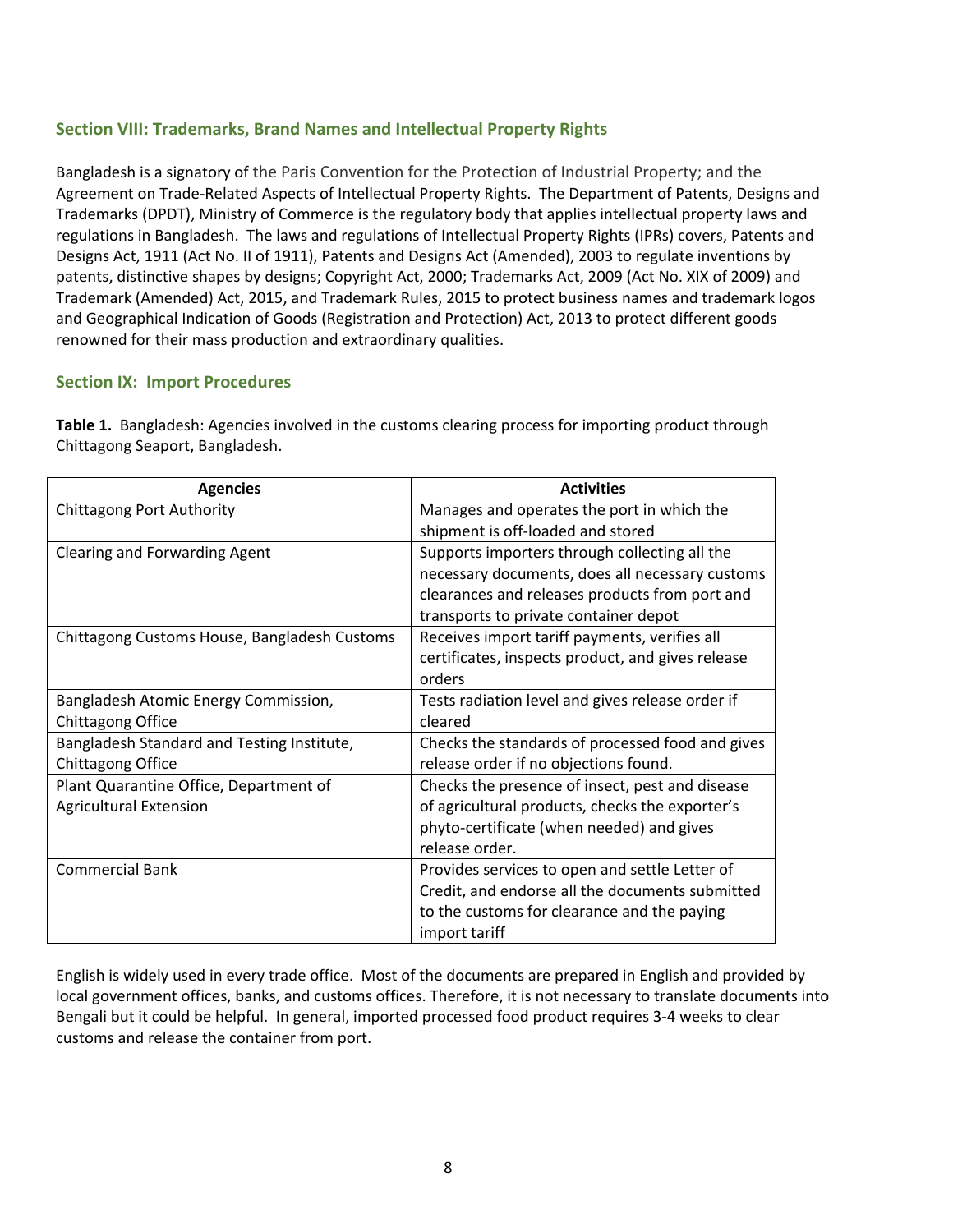# **Customs Clearance Procedures for Import**

# **Example Import procedure (customs and seaport clearance) in Bangladesh for processed food and other agricultural products including livestock and fisheries products**

- 1. Importer and exporter confirm the transaction by exchanging price quotation(s) and terms of the contract.
- 2. Importer applies for an import permit from the appropriate ministry (Agriculture or Fisheries and Livestock). (e.g., the import permit for plant-based agricultural product is issued by the Plant Quarantine Wing, Dhaka Office; the import permit for fisheries or livestock product is issued by the Department of Fisheries and Department of Livestock)
- 3. Exporter sends Pro-forma Invoice/Commercial invoice to the importer
- 4. Importer opens Letter of Credit (L/C) in a local bank. For opening the L/C, the importer provides the following documents to the bank (varies based on agreement with exporter and financial institution):
	- a) Pro-forma Invoice (PI)/Buyer and Seller Agreement
	- b) Import Registration Certificate
	- c) Tax Identification Number (TIN) Certificate
	- d) Membership certificate of recognized chamber of commerce and industries or registered trade association
	- e) Insurance cover note with money receipt
	- f) Value added tax (VAT) registration certificate
- 5. Importer's bank sends L/C to exporter's bank
- 6. Exporter's bank sends confirmation letter of L/C to the importer's bank
- 7. Exporter sends the shipment of documents to the importer's bank
- 8. Exporter's bank sends a package of documents to the importer's bank as per listed in L/C (depending on product type and agreement)
	- a) Bill of exchange (invoice of the product)
	- b) Certificate of analysis (description of product)
	- c) Country of Origin Certificate issued by any trade association of the exporting country
	- d) Health Certificate i.e. (Fit for Human Consumption) for any kind of food
	- e) Radiation Certificate issued by competent laboratory of exporting country
	- f) Phyto-Certificate issued by agricultural department of the exporting country
	- g) Animal Health Certificate for live animals
	- h) Certificate of weight and quality condition
	- i) Packing list/container list
	- j) Insurance Certificate
	- k) Others may be needed also depending on the product type, such as Fumigation certificate, Technical datasheet of Description of product
- 9. The bank releases the document package to the importer after receiving full payment of exporter's bills.
- 10. After the arrival of the shipment at seaport, the importer authorizes clearing and forwarding (C&F) agent to complete all activities required for customs clearance and seaport release.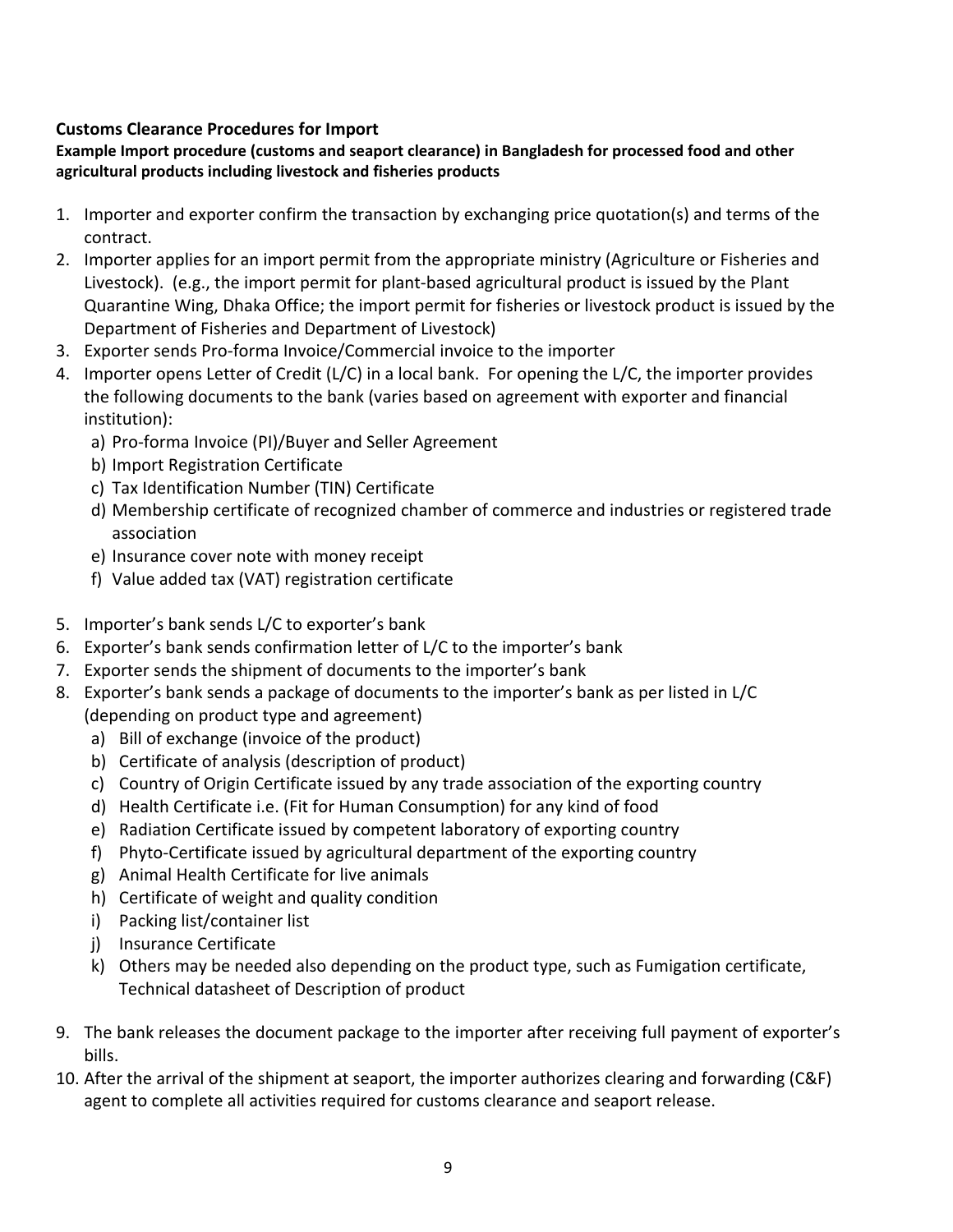- 11. The shipping agent submits the Import General Manifest (IGM) (containing description of imported goods by ship) online.
- 12. Customs checks the manifest online and approves the manifest, and enters information into the ASYCUDA World system.
- 13. The C&F agent completes 'noting', which is entering all the required information to the ASYCUDA World system to submit Bill of Entry (BE).

Documents submitted to the customs house:

- a) Letter of power of attorney of the C&F agent issued by the importer
- b) IMP form
- c) Import permit
- d) Bank endorsed Letter of Credit Authorization for customs copy
- e) Bank endorsed Letter of Credit for customs copy
- f) Bank endorsed invoice/PCI invoice
- g) Bank endorsed packing list
- h) Bank endorsed copy of CRF certificate of bank
- i) Bank endorsed original copy of Bill of Lading
- j) Insurance cover note and insurance policy document
- k) Bill of exchange (invoice of the product)
- l) Certificate of analysis (description of product)
- m) Country of origin certificate issued by any trade association of the exporting country
- n) Certificate of weight and quality condition
- o) Packing list/container list
- p) Others may be needed also depending on the product type: Other types of special documents are submitted as per the product type
	- 1) Data sheet duly signed by the C&F agent
	- 2) Health certificate (Fit for Human Consumption) for any kind of food
	- 3) Radiation certificate issued by competent laboratory of exporting country
	- 4) Phyto certificate issued by agricultural department of the exporting country
	- 5) Animal health certificate for live animal
	- 6) Fumigation certificate
	- 7) Conformity certification
- 14. The customs house reviews and approves the Bill of Entry (BE) and put a C number (Registration number/noting) into the system.
- 15. The agent submits the printed copy of the BE to the product wise customs group or section Assistant Revenue Officer (ARO), Customs House, Chattogram (CHC) for preliminary assessment.
- 16. The ARO section of the customs house assesses all the information, as per the BE and supporting documents. The ARO takes the official approval of physical examinations, informs the customs officer for tariff assessment.
- 17. The customs officer assesses the tariff of the product as per the BE and approves the tariff assessment notice online. The officer sends the section and gives the tariff assessment report to the C&F agent.
- 18. The C&F agent manages the containers to be ready for physical assessment at the port.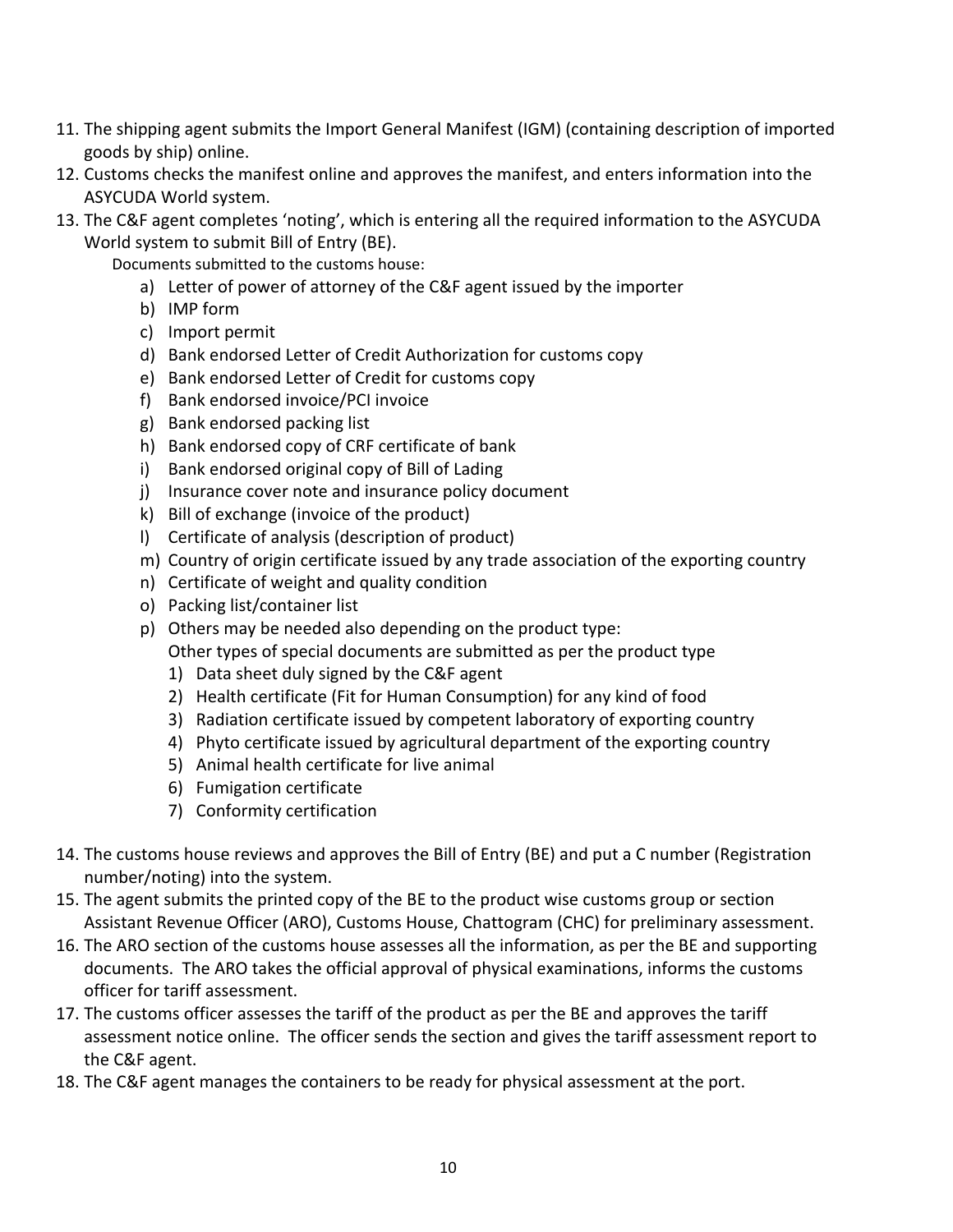- 19. With the help of the C&F agent, the examining inspector conducts physical examination, and the C&F agent collects samples for in country testing and certification.
- 20. The C&F agent submits a sample to the respective laboratories of government agencies for conducting laboratory testing and gives certificates to the agent and customs house. The following certificates are generated in country (based on product type).
	- a) Radiation certificate from Bangladesh Atomic Energy Commission.
	- b) Quarantine certificate, fumigation certificate from plant quarantine office (for cotton and where necessary).
	- c) Formalin test certificate from BSTI.
	- d) Bangladesh standard certificate from BSTI.
- 21. After assessing all the supporting certificates, the examining officer gives the approved physical assessment notice/report.
- 22. The C&F agent pays the tariff to the authorized bank as per the tariff assessment notice.
- 23. The bank gives a red mark in the ASYCUDA World system after receiving the tariff payment and sends release order to the Treasury Speed Section.
- 24. After confirmation of tariff payment through the ASYCUDA World System, the treasury section gets the receive number and writes on the bill of entry. With the taxed bill of entry and assessment notice, the C&F agent gives deliver order to the One Stop Service section of Seaport authority.
- 25. The One Stop Section of seaport assesses IGM, prepares bill payable to the port authority, receives bill payment, endorses bill and gives delivery order. Usually, it takes two days to deliver in a full container load and one day for less than a container load.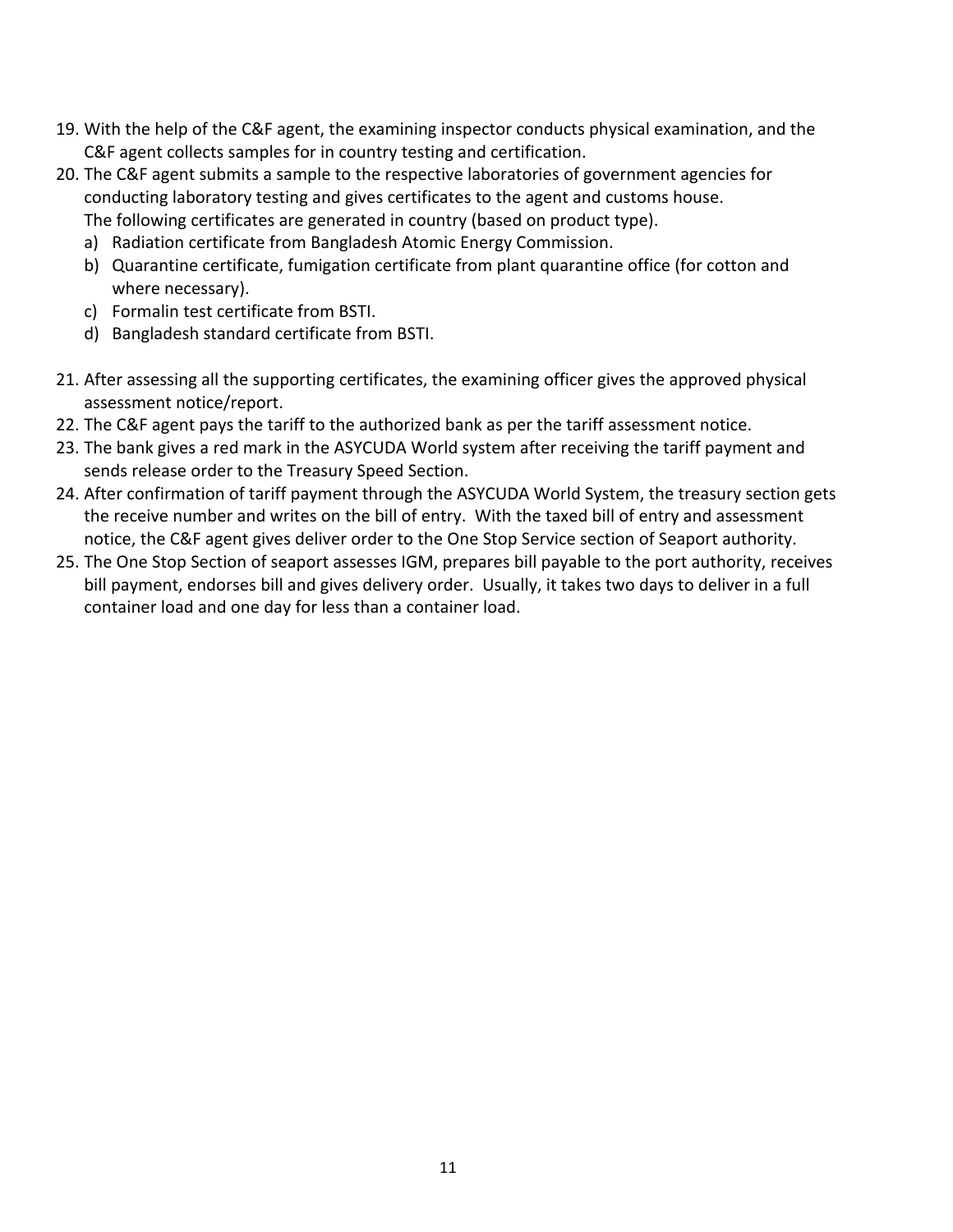



# **Appendix I: Government Regulatory Key Agency Contacts**

| <b>Agency</b>                             | <b>Major Activities and Related Rules/Regulation/Act</b> |
|-------------------------------------------|----------------------------------------------------------|
| Secretary                                 | Publishing import and export policy order                |
| Ministry of Commerce                      |                                                          |
| Building#3, Bangladesh secretariat, Dhaka | Import Policy Order, 2015-18 (English) is available here |
| E-mail: secy@mincom.gov.bd                |                                                          |
| Phone (Office): +88-02-9545006            |                                                          |
| Phone (Res): +88-02-9137475               |                                                          |
| Fax: +88-02-9545741                       |                                                          |
| Website: https://mincom.gov.bd/           |                                                          |
|                                           |                                                          |
| Mr. Md. Munir Chowdhury                   | WTO Enquiry Point / Notification Authority               |
| Director General                          |                                                          |
| <b>WTO Cell</b>                           | SPS-TBT Enquiry Points, click here                       |
| Ministry of Commerce                      |                                                          |
| E-mail: dg.wto@mincom.gov.bd              |                                                          |
| Phone (Office): +88 02 9545383            |                                                          |
| Fax: +88 02 9540213                       |                                                          |
|                                           |                                                          |
| Director,                                 | Issuing Import Permit and Phytosanitary Certificate      |
| Plant Quarantine Wing (PQW),              |                                                          |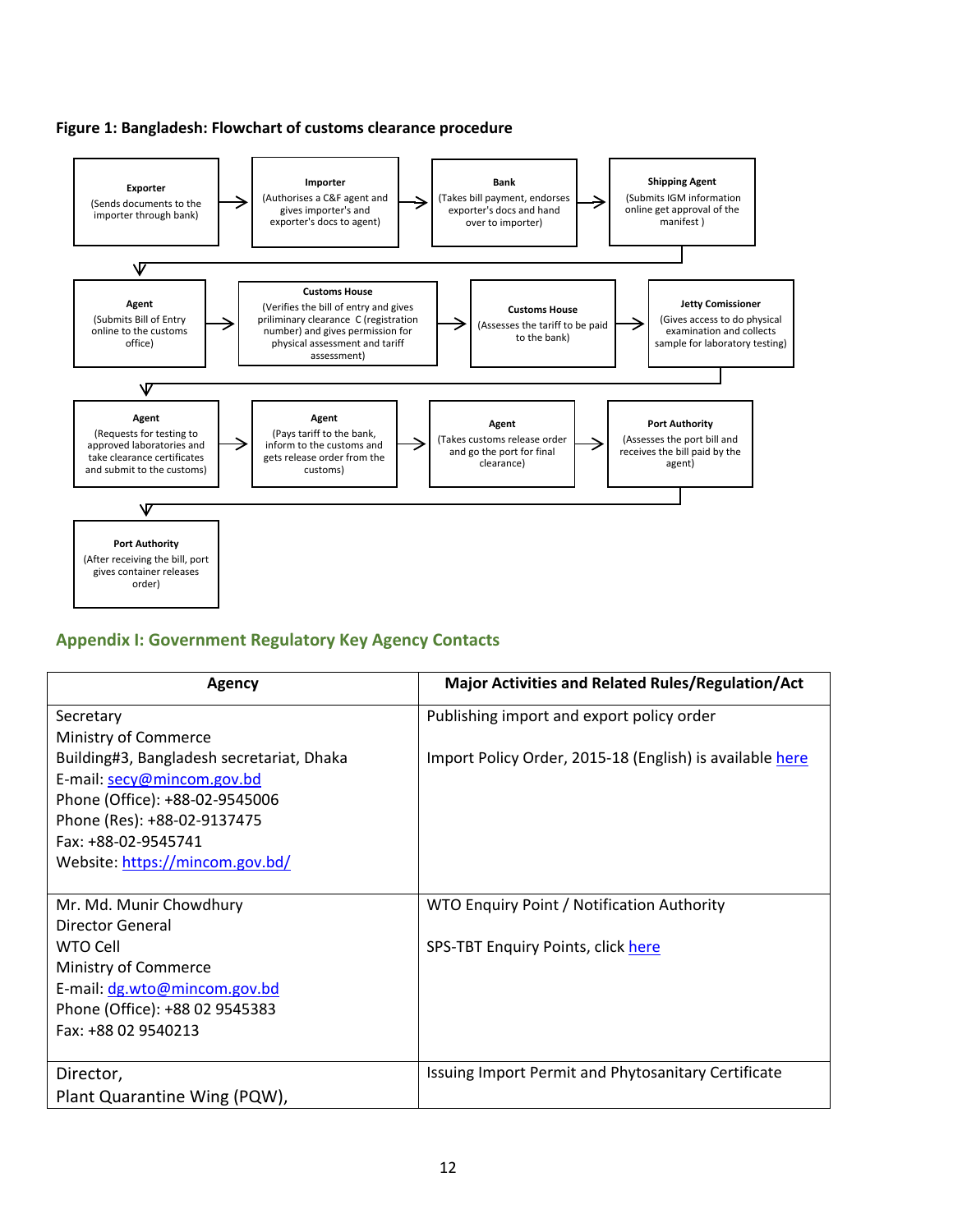| <b>Agency</b>                                                                                                                                                                                                                                                                                                                                                                                                                                             | <b>Major Activities and Related Rules/Regulation/Act</b>                                                                                                                                                                                                                                                                                                                                                                                                                                                           |
|-----------------------------------------------------------------------------------------------------------------------------------------------------------------------------------------------------------------------------------------------------------------------------------------------------------------------------------------------------------------------------------------------------------------------------------------------------------|--------------------------------------------------------------------------------------------------------------------------------------------------------------------------------------------------------------------------------------------------------------------------------------------------------------------------------------------------------------------------------------------------------------------------------------------------------------------------------------------------------------------|
| Department of Agricultural Extension (DAE),<br>Ministry of Agriculture (MOA),                                                                                                                                                                                                                                                                                                                                                                             | Plant Quarantine Rules, 2018 (Bengali, Partly English)<br>Available here.                                                                                                                                                                                                                                                                                                                                                                                                                                          |
| Khamarbari, Dhaka-1215, Bangladesh;<br>Tel: +88-02-9131296;                                                                                                                                                                                                                                                                                                                                                                                               | Import permit and E-phyto issue and check link.                                                                                                                                                                                                                                                                                                                                                                                                                                                                    |
| Email: dpqw@dae.gov.bd<br>Website: https://goo.gl/3PQJct                                                                                                                                                                                                                                                                                                                                                                                                  | SPS-TBT Enquiry Points, click here                                                                                                                                                                                                                                                                                                                                                                                                                                                                                 |
|                                                                                                                                                                                                                                                                                                                                                                                                                                                           | Note: There is no National Plant Protection Organization<br>(NPPO)                                                                                                                                                                                                                                                                                                                                                                                                                                                 |
| Director,<br><b>Plant Protection Wing</b>                                                                                                                                                                                                                                                                                                                                                                                                                 | Approving pesticide registration                                                                                                                                                                                                                                                                                                                                                                                                                                                                                   |
| Department of Agricultural Extension (DAE),<br>Ministry of Agriculture (MOA),<br>Khamarbari, Dhaka-1215, Bangladesh<br>Tel: +88-02-9131295<br>Mail: dppw@dae.gov.bd                                                                                                                                                                                                                                                                                       | The Pesticide Rules, 1985 (Amendment) 2010 (Bengali)<br>The Pesticide Act, 2018 (Bengali)<br>The Pesticide Ordinance, 2007 (Bengali)<br>The Pesticide Rules 2019 (Draft)<br>Available here.                                                                                                                                                                                                                                                                                                                        |
| <b>Animal Quarantine</b><br>Director General and Chief Veterinary Officer<br>Department of Livestock Services (DLS)<br>Ministry of Fisheries and Livestock<br>Farmgate, Dhaka-1215, Bangladesh<br>Mail: dgdls16@gmail.com,<br>Office: +88-02-9101932 Fax: +88-02-9110326<br><b>Assistant Director (Training)</b><br>Department of Livestock and Services<br>Farmgate, Dhaka-1215, Bangladesh<br>Office: +88 02 9115936<br>Website: http://www.dls.gov.bd/ | Issuing import permit of live animal and animal feed<br>related products<br>Animal Feed Act, 2010 (Bengali)<br>Animal Disease Rules, 2008 (Bengali)<br>Animal Disease Act, 2005 (Bengali)<br>Bangladesh Animal and Animal Product Quarantine Act,<br>2005 (Bengali)<br>Available here                                                                                                                                                                                                                              |
| Syeda Sarwar Jahan<br>Chairman and Additional Secretary<br>Bangladesh Food Safety Authority (BFSA)<br>Police Convention Center, Ramanar Thana,<br>Probasi Kollan Bhaban, 71-72, Iskaton Garden,<br>Dhaka, Bangladesh<br>Phone: +88-02-55138000 (Office Desk),<br>+88-02-55138603<br>Mail: chairman@bfsa.gov.bd<br>Website: http://www.bfsa.gov.bd/                                                                                                        | Coordinating issues of food safety and quality with all<br>government agencies<br>The Food Safety Act, 2013 (Bengali)<br>The Food Safety Act, 2013 (English)<br>Food Safety (Food processing and administration<br>system) Rules, 2014 (Bengali)<br>Food Safety (Contaminants, Toxins and Harmful<br>Residues) Regulations, 2017 (Bengali)<br>Packaged Food Labeling Regulations, 2017 (Bengali)<br>Use of Food Additives Regulations, 2017 (Bengali)<br>Food Sample collection, testing and analysis Regulations, |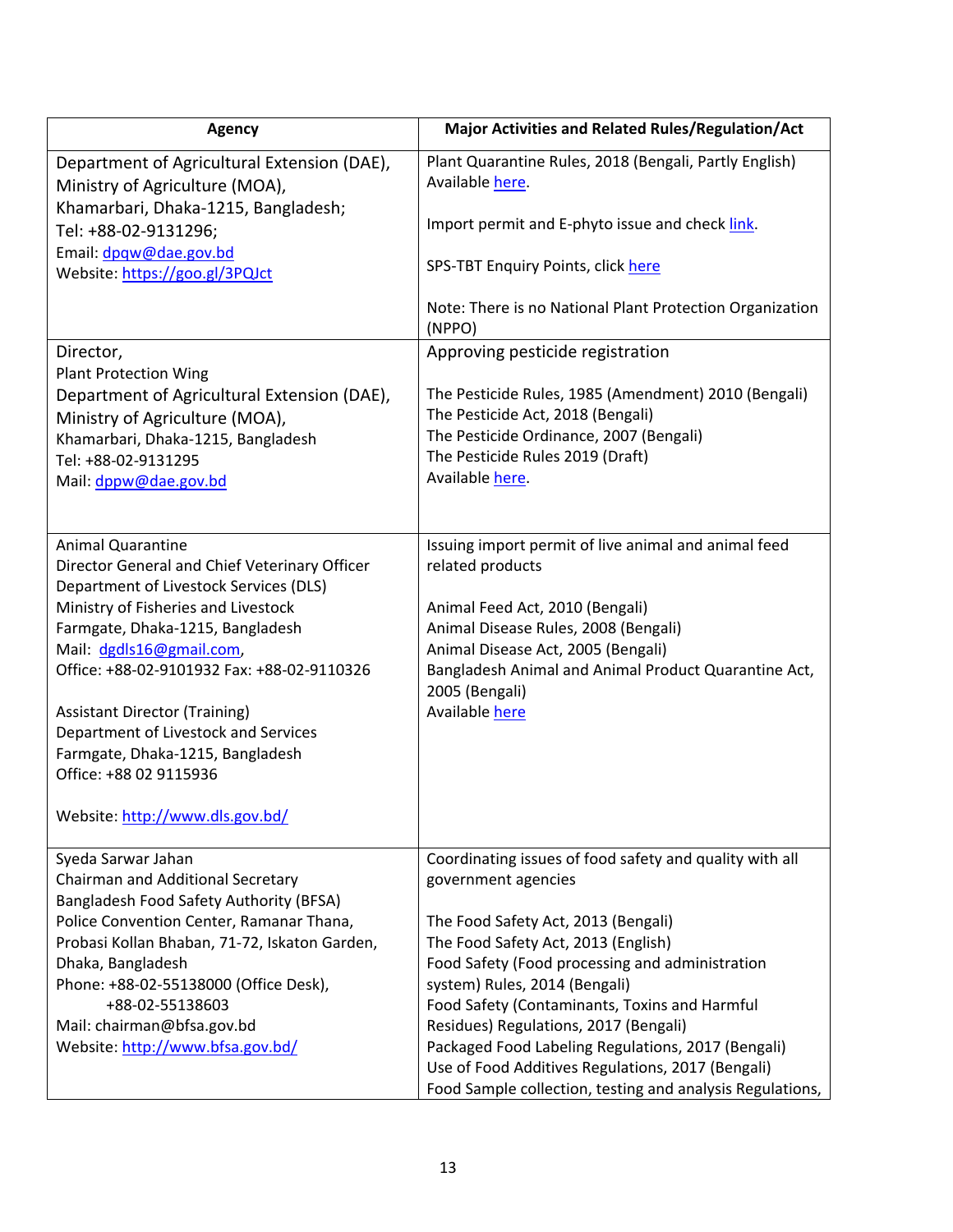| <b>Agency</b>                                                                                                                                                                                                                                                                                       | <b>Major Activities and Related Rules/Regulation/Act</b>                                                                                                                                                                                                                                                                                                                                                                                                   |
|-----------------------------------------------------------------------------------------------------------------------------------------------------------------------------------------------------------------------------------------------------------------------------------------------------|------------------------------------------------------------------------------------------------------------------------------------------------------------------------------------------------------------------------------------------------------------------------------------------------------------------------------------------------------------------------------------------------------------------------------------------------------------|
|                                                                                                                                                                                                                                                                                                     | 2017 (Bengali)<br>Food Safety (Food Hygiene) Regulations, 2018 (Bengali)<br>Food Safety (Food Tactile) Regulations, 2019 (Bengali)<br>Available here.                                                                                                                                                                                                                                                                                                      |
| <b>Director General</b><br>Bangladesh Standard and Testing Institute<br>Ministry of Industry<br>Maan Bhaban, 116-A, Tejgaon Industrial Area,<br>Dhaka, Bangladesh<br>Phone: +880-2-8870275<br>E-Mail: bsti@bangla.net<br>FAX: +880-2-9131581<br>Website: http://www.bsti.gov.bd/                    | Certifying of standard and quality, Inspection, and<br>Standardization and represent local Codex office<br>List of mandatory products under import policy, click<br>here<br>The Standards of Weights and Measures Ordinance,<br>1982 Ordinance No. xii of 1982-English Version, click<br>here<br>The Bangladesh Standards of Weights and Measures<br>(Packaging & Commodities) Rules, 2007 (Bengali)<br>Vitamin A Fortification in Edible Oils Act, (2013) |
| Mr. Mahbubul Hoq<br>Chairman<br>Bangladesh Atomic Energy Commission (BAEC)<br>Ministry of Science and Technology<br>E-12/A, Agargaon, Shere-e-bvangla Nagar, Dhaka-<br>1207<br>Phone: +88-02-8181806,<br>Mail: chairman@baec.gov.bd<br>Website: http://baec.gov.bd/                                 | Testing and certifying the present radiation level in food<br>and agricultural products<br>Import Policy Order, 2015-18<br>Nuclear Safety and Radiation Control Rules 1997, SRO<br>No. 205 (English)                                                                                                                                                                                                                                                       |
| Director<br>Atomic Energy Centre, Chittagong<br>and Principal Scientific Officer<br>Bangladesh Atomic Energy Commission (BAEC)<br>Office: 1018/A Bayezid Bostami Road, East<br>Nasirabad<br>Chittagong-4209, Bangladesh<br>Tel: +880-31-25 84 895,<br>Website: http://baecbd.org/baec/rtml/rtml.php | Testing and certifying the present radiation level in food<br>and agricultural product<br>Import Policy Order, 2015-18<br>Nuclear Safety and Radiation Control Rules 1997, SRO<br>No. 205 (English)                                                                                                                                                                                                                                                        |
| Director General<br>Department of Environment<br>Ministry of Environment and Forests<br>E/16, Paribesh Bhavan, Dhaka 1207, Bangladesh<br>Tel: +88028181800<br>Mail: dg@doe.gov.bd                                                                                                                   | Approving GMO for research, production, import and<br>export<br>Biosafety Rules, 2012<br>(see Global Agriculture Information Network (GAIN)<br>Report Link)                                                                                                                                                                                                                                                                                                |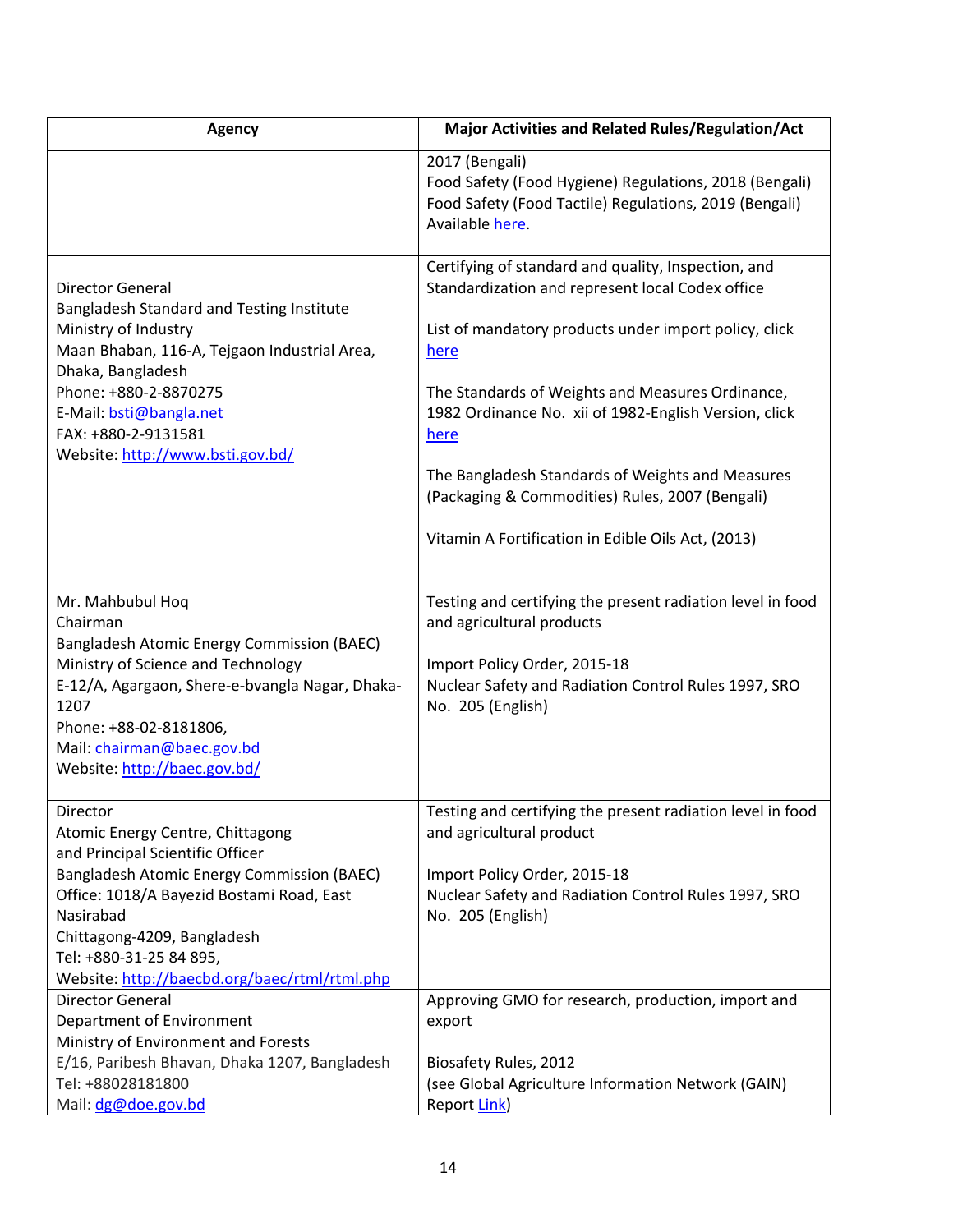| <b>Agency</b>                                  | <b>Major Activities and Related Rules/Regulation/Act</b> |
|------------------------------------------------|----------------------------------------------------------|
| http://www.doe.gov.bd/                         |                                                          |
|                                                | Biosafety Guideline, 2007                                |
|                                                | (See GAIN Report Link)                                   |
| Commissioner                                   | Giving customs clearance                                 |
| Customs House, Chittagong                      |                                                          |
| National Board of Revenue,                     | Customs Act, 2014 is available here.                     |
| Ministry of Finance                            |                                                          |
| Phone: +88-031-723100-02, 723106               | Customs rules are available here.                        |
| Fax: +88-031-713988, 725331                    |                                                          |
| Port Colony rd. Chittagong                     | Customs statutory regulatory order (SROs) are available  |
| Mail: Customshousechittagong@gmail.com         | here and here.                                           |
| Website: http://chc.gov.bd/                    |                                                          |
| All about trading and customs clearance        | Import and Export policy orders are available here.      |
| http://www.bangladeshcustoms.gov.bd/           |                                                          |
|                                                |                                                          |
|                                                |                                                          |
| Directorate General                            | Approving drug for human and animal                      |
| Drug Administration (DGDA),                    |                                                          |
| Ministry of Health and Family Welfare (MOHFW)  | The Drug Act, 1940                                       |
| Mail: dgda.gov@gmail.com                       | Drugs (Control) Ordinance, 1982                          |
| Website: http://dgda.gov.bd/                   | Drugs (Control) (Amendment) Act, 2006                    |
|                                                | Available here.                                          |
| <b>Director General</b>                        | Raising consumer awareness and protect consumer          |
| Directorate of National Consumers Right        | rights                                                   |
| Protection (DNCRP),                            |                                                          |
| Ministry of Commerce (MoC)                     | Consumer Rights Protection Act, 2009, is available       |
| Mail: dg@dncrp.gov.bd                          | here.                                                    |
| Phone: +88-02-8189426                          |                                                          |
| Deputy Commissioners (DCs) of all districts of | Controlling formalin use in food                         |
|                                                |                                                          |
| Bangladesh.<br>Contact with:                   | Formalin Control Act, 2015 is available here             |
|                                                |                                                          |
| <b>Public Relation Officer</b>                 |                                                          |
| Ministry of Public Administration (MoPA)       |                                                          |
| Mail: prosec@mopa.gov.bd                       |                                                          |
|                                                |                                                          |

Note: Accessibility of the links may vary depending on the security firewall.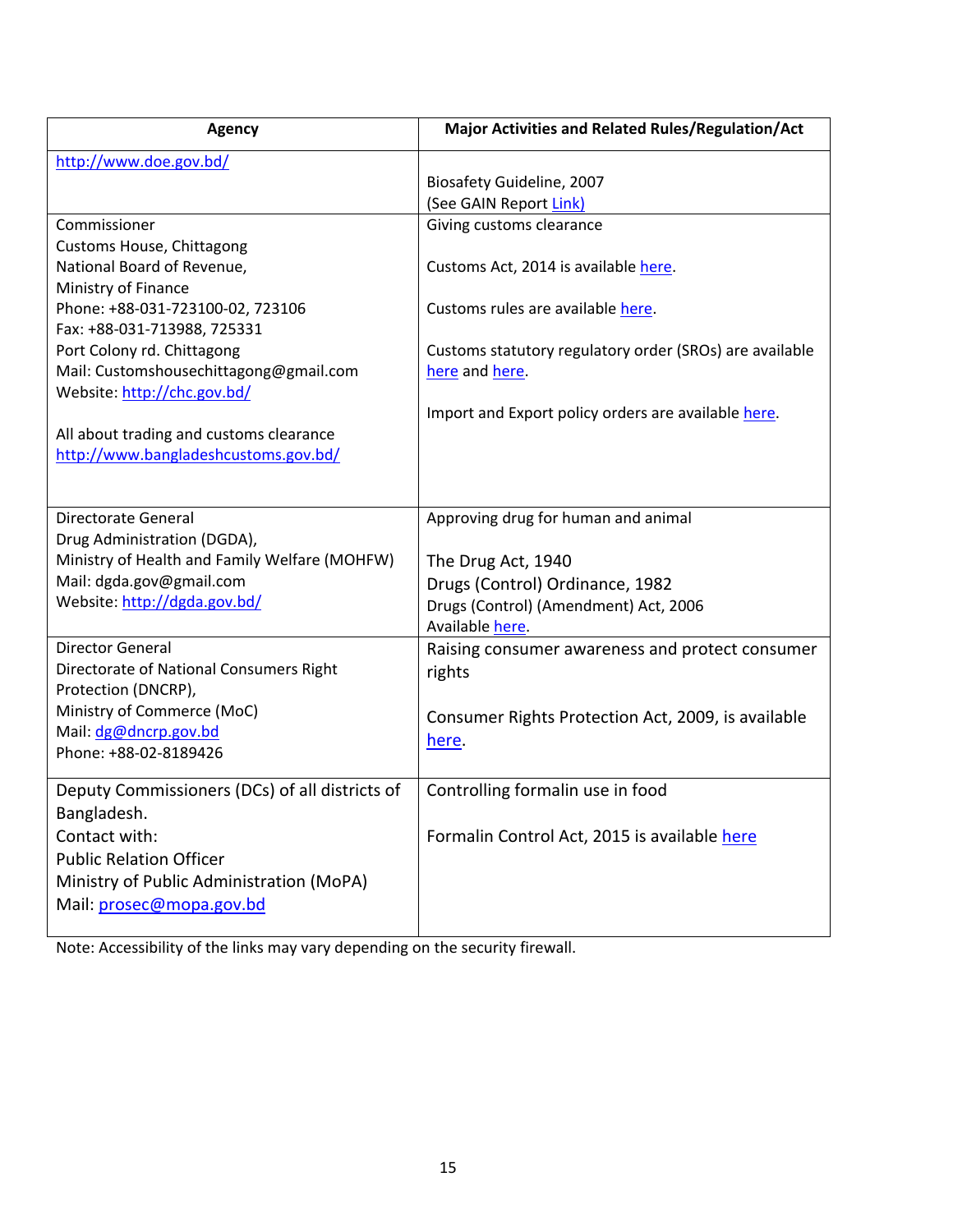# **Appendix II: Other Import Specialist Contacts** Customs Clearing and Forwarding Agent Association

<http://cnfctg.net/>

Bangladesh Freight Forwarders Association <https://www.baffa-bd.org/>

Bangladesh Fresh Fruits Importers Association <http://bffia.com.bd/>

The American Chamber of Commerce <http://www.amchambd.org/>

[Federation of Bangladesh Chamber of Commerce and Industries](http://www.fbcci-bd.org/fbcci/index.php), <http://www.fbcci-bd.org/contactnew.php>

Dhaka Chamber of Commerce and Industries http://www.dhakachamber.com/

Bangladesh International Chamber of Commerce (ICC) <https://iccbangladesh.org.bd/>

Government Trade Logistics Agency Government Trade related website Bangladesh Trade Portal <https://www.bangladeshtradeportal.gov.bd/>

Chittagong Port Authority <http://www.cpa.gov.bd/>

Berthing Schedule <http://www.cpa.gov.bd/site/view/commondoc/Berthing%20Schedule/>

Mongla Port Authority <http://www.mpa.gov.bd/>

Bangladesh Customs <http://www.bangladeshcustoms.gov.bd/>

National Board of Revenue <http://nbr.gov.bd/>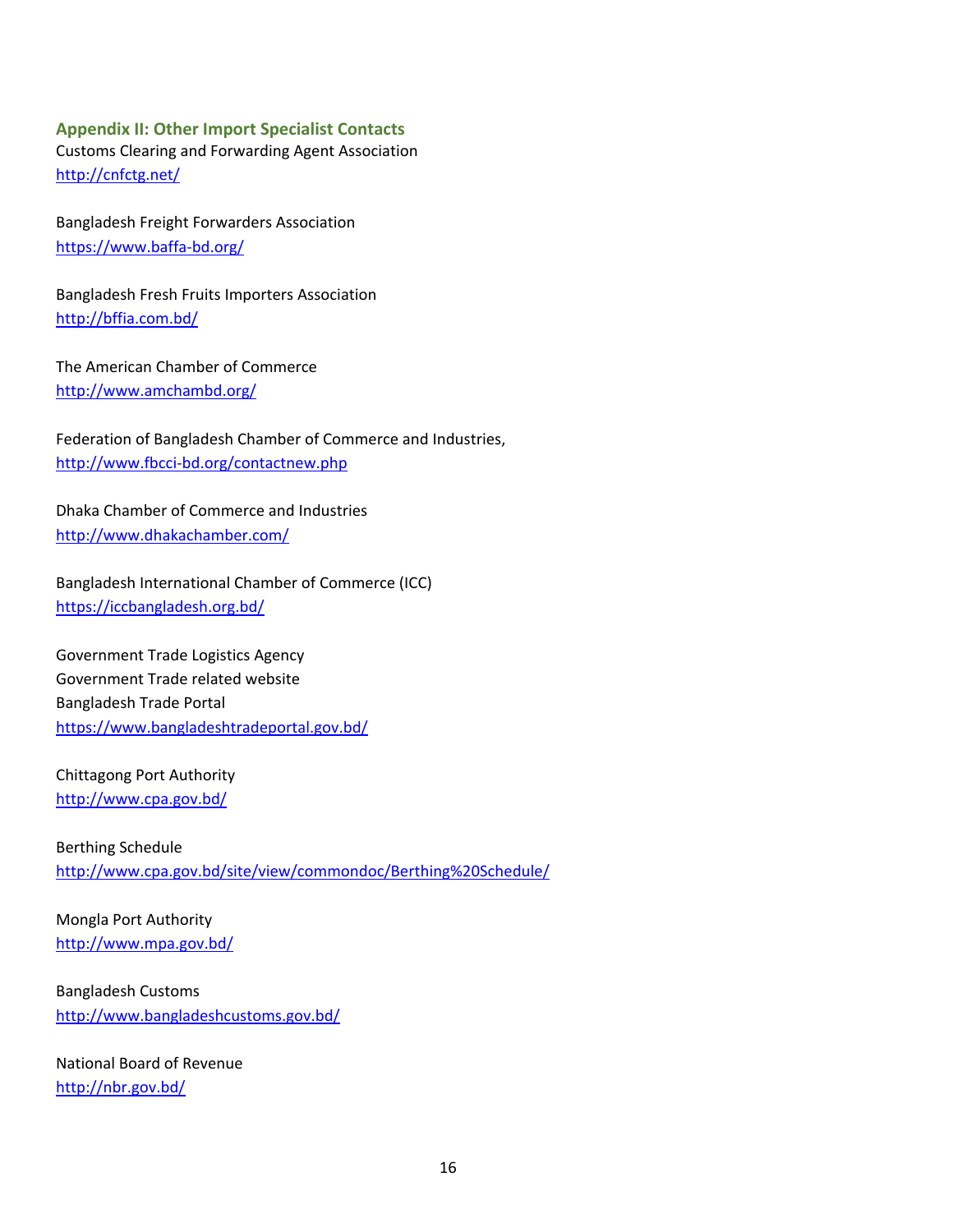# Customs House Dhaka, National Board of Revenue <http://www.dch.gov.bd/>

Customs House, Chattogram, National Board of Revenue <https://www.chc.gov.bd/>

Chittagong Customs Clearing and Forwarding Agents Association <http://cnfctg.net/>

# **Table 2: Bangladesh: Food & agricultural products standards brought under mandatory certification before customs clearance**

| Food product                                                      | <b>Standard No.</b>              |
|-------------------------------------------------------------------|----------------------------------|
| <b>Biscuit</b>                                                    | BDS 383:2001                     |
| <b>Black Tea Definition &amp; Basic requirements</b>              | BDS ISO 3720:2008                |
| <b>Carbonated Beverages</b>                                       | BDS 1123:2013                    |
| Chips/Crackers                                                    | BDS 1556:1997, Amend1:2004       |
| <b>Edible Sunflower Oil</b>                                       | BDS CAC 23: 2002                 |
| Fruit and Vegetable Juices                                        | BDS 513:2013,                    |
| <b>Fruit Cordial</b>                                              | BDS 508:2006                     |
| <b>Fruit Cordial</b>                                              | BDS 508:2006                     |
| Honey                                                             | BDS CAC 12:2007                  |
| Infant formula and formulas for special medical purposes intended | BDS CAC-72: 2008                 |
| for Infants                                                       |                                  |
| <b>Instant Noodles</b>                                            | BDS 1552:2007                    |
| Jams (Fruit Preserves) and Jelly                                  | <b>BDS CAC 79:2008</b>           |
| Lozenges                                                          | BDS 490:2001, Amend 1:2007       |
| Milk Powders and Cream Powder                                     | BDS CAC 207: 2008, Amend 1: 2009 |
| Processed cereal based foods for infants and young children       | BDS CAC 074: 2007                |
| Sauce (Fruit & Vegetable)                                         | BDS 512:2007                     |
| Soft Drink Powder                                                 | BDS 1586:2007                    |
| Soybean Oil                                                       | BDS 909:1979, Amend 1:2000       |
| Sugar                                                             | BDS CAC 212:2006                 |
| <b>Toffees</b>                                                    | BDS 1000:2001                    |
| Tomato Ketchup                                                    | BDS 530:2002                     |

Source: Bangladesh Standard and Testing Institute, Ministry of Industry,

Weblink: [Here](http://www.bsti.gov.bd/site/page/de9acc2b-2399-45f3-a5e1-237025cd2698/List-of-the-Mandatory-Products-Under-Import-Policy-Order)

Note: Bangladesh Standard Catalog 2018, Click [link](http://www.bsti.gov.bd/site/page/d5235f4d-9528-45cd-89b1-9930ff0d1c6b/Standards-Catalouge-2018)